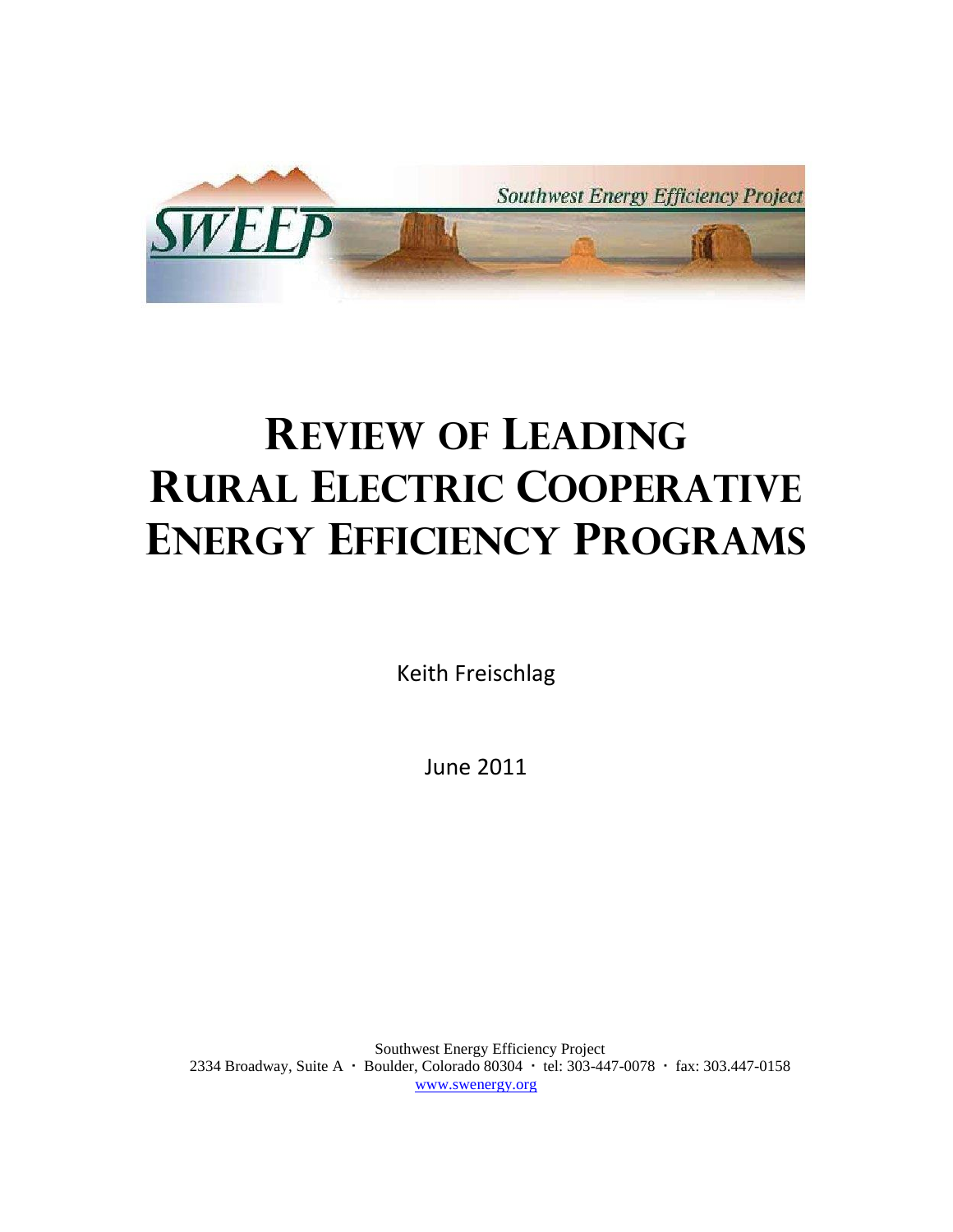**About SWEEP**: The Southwest Energy Efficiency Project is a public interest organization dedicated to advancing energy efficiency in Arizona, Colorado, Nevada, New Mexico, Utah, Wyoming. For more information, visit [www.swenergy.org.](http://www.swenergy.org/)

Keith Freischlag is Senior Associate, Utility Programs at SWEEP. Questions or comments about this report should be directed to Mr. Freischlag by email [kfreischlag@swenergy.org](mailto:kfreischlag@swenergy.org) or phone 303-447-0078.

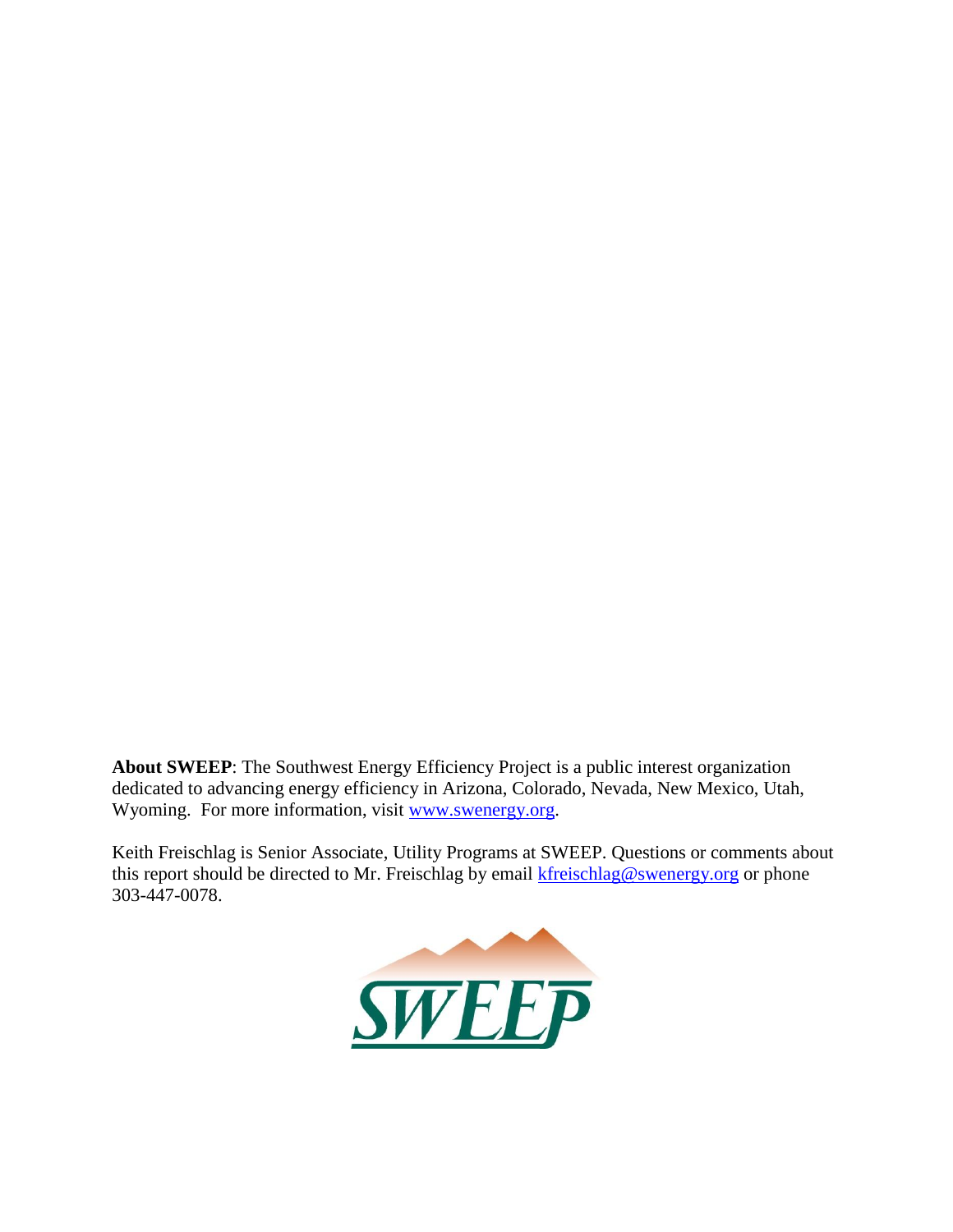# **I. Introduction**

Rural electric cooperatives (RECs) account for about 12 percent of all electricity sales in the U.S. In states with a significant rural demographic, RECs deliver a much larger portion of total electricity sales. While investor-owned electric utilities in the Southwest have greatly expanded their energy efficiency and other demand-side management (DSM) programs over the past ten years,<sup>1</sup> RECs in the Southwest region are doing relatively little to promote more efficient electricity use by their customers. However, some RECs in other parts of the country implement robust, well-funded energy efficiency programs. The purpose of this report is to review the energy efficiency efforts and the policy context of leading RECs and to provide examples and lessons that could be helpful as RECs in the Southwest and elsewhere consider increasing their commitment to DSM and energy efficiency.

# **II. Background**

 $\overline{a}$ 

America's RECs were mostly created as part of the New Deal in the decade spanning the late 1930's and 40's to deliver electrical services to areas not served by existing electric companies. Investor-owned electric utilities could not earn a fair return on investment from branching out to serve rural areas due to the high costs of transmitting power over long distances and instead focused their efforts on serving urban areas. In 1934, less than 11% of U.S. farms and rural communities had access to electricity. As a result of federal intervention and funding, nearly all of the country's rural communities were electrified by 1952. Today, approximately one thousand RECs serve 25 million customers across 46 states.<sup>2</sup>

High per capita use of electric power in rural areas, compounded with an aging electrical infrastructure, serve as significant business challenges to the country's RECs and represent primary factors responsible for the rising cost of delivered energy. While many RECs offer energy conservation and education programs to their customers, these organizations face unique challenges to delivering effective utility grade demand-side management (DSM) programs, products and services. The challenges of implementing DSM programs in rural electric cooperatives and small municipal utilities are not easily overcome, yet because these organizations sell roughly 15% of electricity in the country there is a significant opportunity to capture large amounts of untapped energy savings. The characteristics of rural electric territories represent a real opportunity for vibrant DSM programs, and a number of leading RECs have established DSM programs that serve as an industry model.

Throughout the years many RECs have banded together to create their own power generation and transmission (G&T) cooperatives to produce electricity at wholesale costs. These non-profit organizations help RECs to aggregate investments in generation and transmission

<sup>&</sup>lt;sup>1</sup> Geller, H. "Update on Utility Energy Efficiency Programs in the Southwest." Southwest Regional Energy Efficiency Workshop, November 8, 2010. [http://www.swenergy.org/events/annual/2010/presentations/1a%20-](http://www.swenergy.org/events/annual/2010/presentations/1a%20-%20Geller%20SWEEP%2011-08-10.pdf) [%20Geller%20SWEEP%2011-08-10.pdf.](http://www.swenergy.org/events/annual/2010/presentations/1a%20-%20Geller%20SWEEP%2011-08-10.pdf)

<sup>&</sup>lt;sup>2</sup> USDA Economic Research Service. "Rural Development Strategies: Infrastructure." [http://www.ers.usda.gov/Briefing/RuralDevelopment/Infrastructure.htm.](http://www.ers.usda.gov/Briefing/RuralDevelopment/Infrastructure.htm)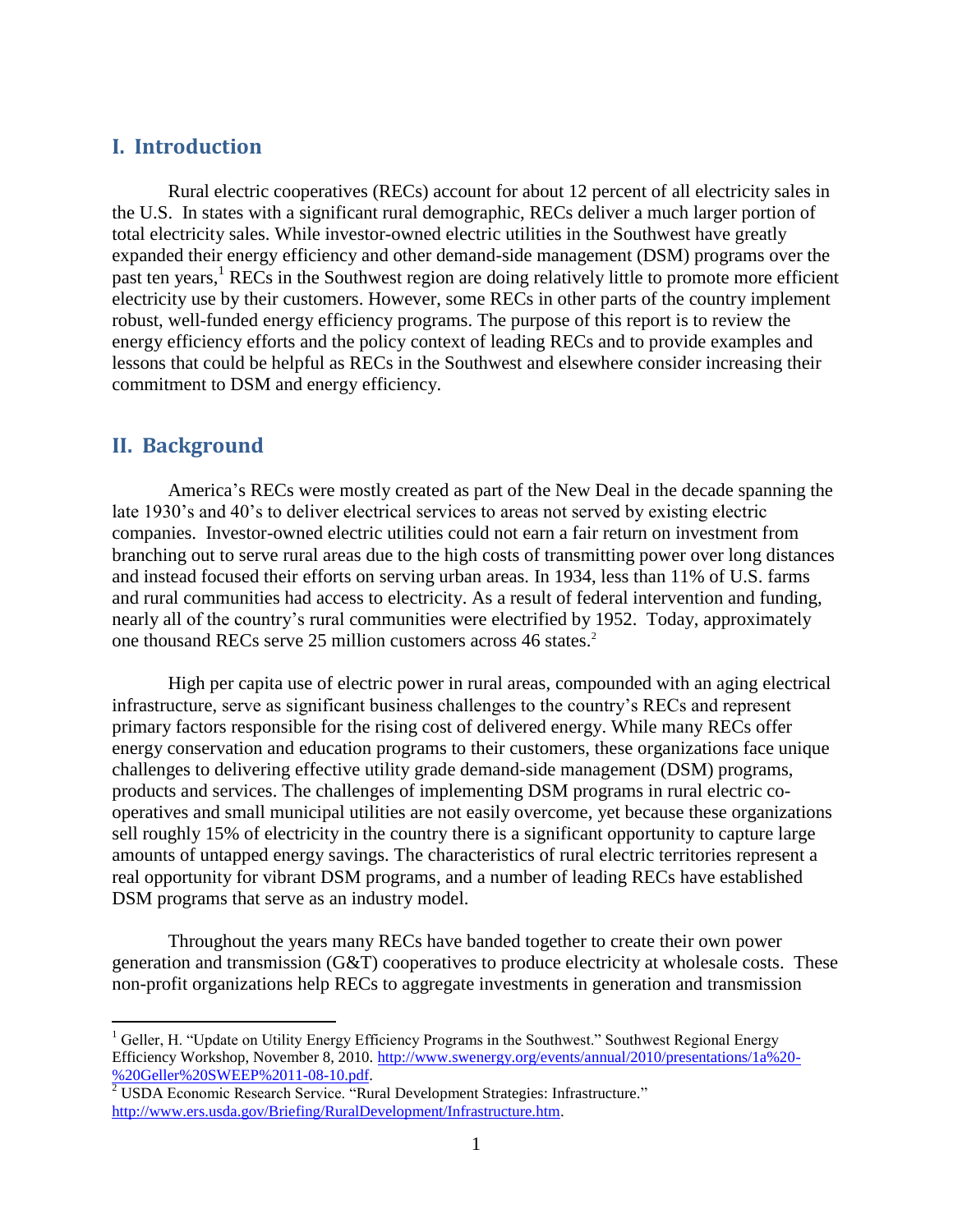resources and in return are offered federally subsidized business loans. As the construction of generation resources is generally not feasible for rural RECs due to both size and financial capabilities, collaboration with G&T organizations has become a real necessity. While the mission of G&T organizations is to deliver cost effective electrical services to its member coops, the actual costs associated with operating and maintaining rural electric generation and distribution systems is significant, driving up the cost of rural electricity as compared to more urban areas.

Many G&T cooperatives provide self-funded DSM programs to promote energy efficiency throughout their member REC service territories, often in partnership with their customers. G&T cooperatives benefit directly from DSM and load management programs that help to flatten customer demand for electricity and reduce the need for expensive peaking or baseload power plants tasked with meeting the growing energy demands of REC customers.

As G&T cooperatives are generally larger organizations compared to their smaller REC customers, they often have more resources and funding at their disposal to operate comprehensive and effective DSM programs. However, as electric generation is the primary business model of G&T cooperatives, investment in DSM often falls by the wayside.

There are a number of policy drivers that stimulate REC and G&T organizations pursuit of DSM resources. While these nonprofit organizations are not generally regulated entities, their executive teams can certainly be influenced by regulatory policy. For example, amendments to the Public Utility Regulatory Policies Act of 1978 (PURPA) require states and covered nonregulated electric utilities to consider a broad range of issues including several requirements aimed at expanding energy efficiency programs at the state level. While PURPA requirements apply to just a small portion of rural and municipal electric cooperatives, its DSM regulations have an indirect impact on many organizations and their pursuit of effective DSM programs. Additionally, several states have adopted Energy Efficiency Resource Standards or goals to insure that all utilities achieve a minimum level of energy savings. In some states such as Minnesota, these standards apply to RECs as well as investor-owned utilities.

While some REC and G&T organizations have established cost effective and best in class DSM programs, many of these nonprofit organizations simply lack the member and management commitment necessary to deliver high performance energy saving programs. It is true that almost all RECs communicate directly with their customers about the benefits of energy efficiency, offering tips and stories about energy efficiency through a variety of media sources, newsletters, website, advertisements and even press releases as demonstrated in Table 1.<sup>3</sup> However, the country's REC and G&T organizations greatly lag investor-owned utilities in funding DSM programs and capturing cost-effective energy savings as a percent of total electric sales. While there are a number of efforts currently underway to support REC and G&T investment in DSM programs, higher levels of DSM funding are needed to help rural electric customers use energy more wisely and to better incorporate DSM as a least-cost electric generation resource.

<sup>&</sup>lt;sup>3</sup> National Rural Electric Cooperative Association. "Energy Efficiency." [http://www.nreca.coop/issues/FuelsOtherResources/Pages/EnergyEfficiency.aspx.](http://www.nreca.coop/issues/FuelsOtherResources/Pages/EnergyEfficiency.aspx)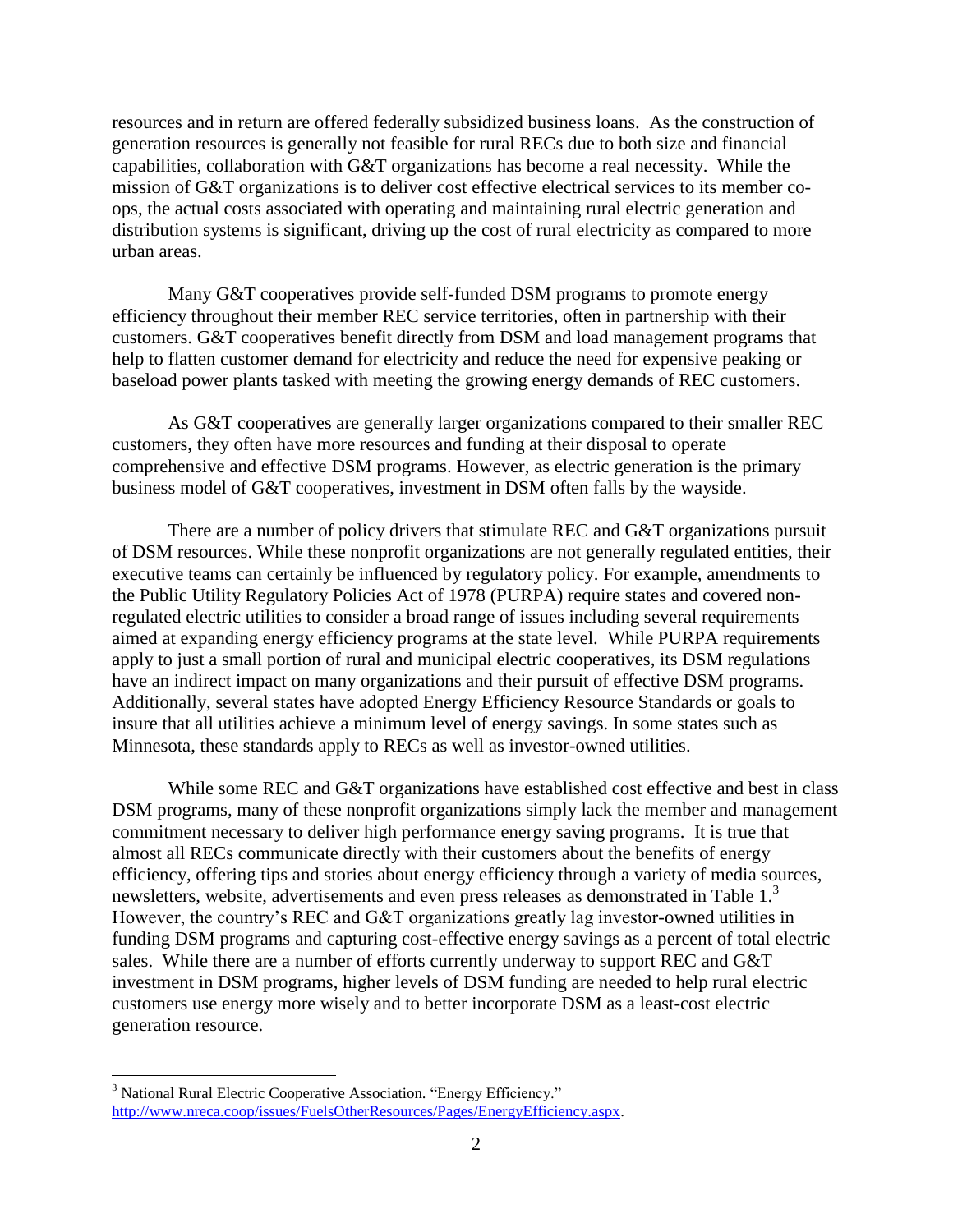# **Table 1: REC Support of Energy Efficiency**<sup>4</sup>

- 92 percent of RECs communicate directly with consumers about energy efficiency
- 77 percent of co-ops offer energy audits for free or minimal costs

• 49 percent of co-ops offer financial incentives to consumers to increase efficiency

• 40 percent of co-ops provide weatherization and efficiency services to consumers

• 50 percent offer advanced meters to some consumers

There are a number of challenges faced by RECs and G&Ts in developing and implementing effective DSM programs. Determining the most appropriate DSM funding level is a difficult task which is best accomplished through an Integrated Resource Plan (IRP) or Least Cost Planning (LCP) process. 5 These tools are the primary vehicles used by investor-owned utilities to assess the need for generation resources in their service territory, but they are typically not conducted by REC organizations. DSM programs are considered generation resources that complement traditional resources like coal, natural gas, hydro or nuclear based electric generating plants. While DSM comes at a considerably lower price than competing generation resources, these programs are often underfunded, particularly by organizations that do not conduct IRP or LCP studies. REC management must understand the contribution and value of DSM programs to electric generation and distribution systems in order to properly fund DSM programs.

An additional challenge to the development of effective DSM programs is the evaluation of DSM potential that exists within specific REC and G&T service territories. DSM potential studies can provide necessary insight on the opportunities for energy savings that exist within REC customers' homes, businesses and farms.<sup>6</sup> Individual demographics of rural service territories present unique energy saving opportunities which must be well understood in order to design effective DSM programs. Due to the remote location of rural communities, RECs often lack the contractor infrastructure needed to deliver effective DSM programs, which certainly limits the type of DSM programs that can be offered to customers.

Finally, investment in DSM takes a real commitment on the part of cooperative customers, who agree to pay higher electric rates in return for DSM programs which may generate benefits which are not clearly visible or well understood by individual customers. In order to build member acceptance of DSM programs, efforts must be made to document the real costs and benefits of programs, compared with the alternative of not pursuing DSM at all.

 $4$  Ibid.

<sup>6</sup> National Action Plan for Energy Efficiency. 2007. *Guide for Conducting Energy Efficiency Potential Studies.* Prepared by Philip Mosenthal and Jeffrey Loiter, Optimal Energy, Inc. [http://www.epa.gov/cleanenergy/documents/suca/potential\\_guide.pdf.](http://www.epa.gov/cleanenergy/documents/suca/potential_guide.pdf)

<sup>5</sup> USAID Office of Energy, Environment and Technology. *Best Practices Guide: Integrated Resource Planning for Electricity*. Prepared by The Tellus Insitute. [http://pdf.usaid.gov/pdf\\_docs/PNACQ960.pdf.](http://pdf.usaid.gov/pdf_docs/PNACQ960.pdf)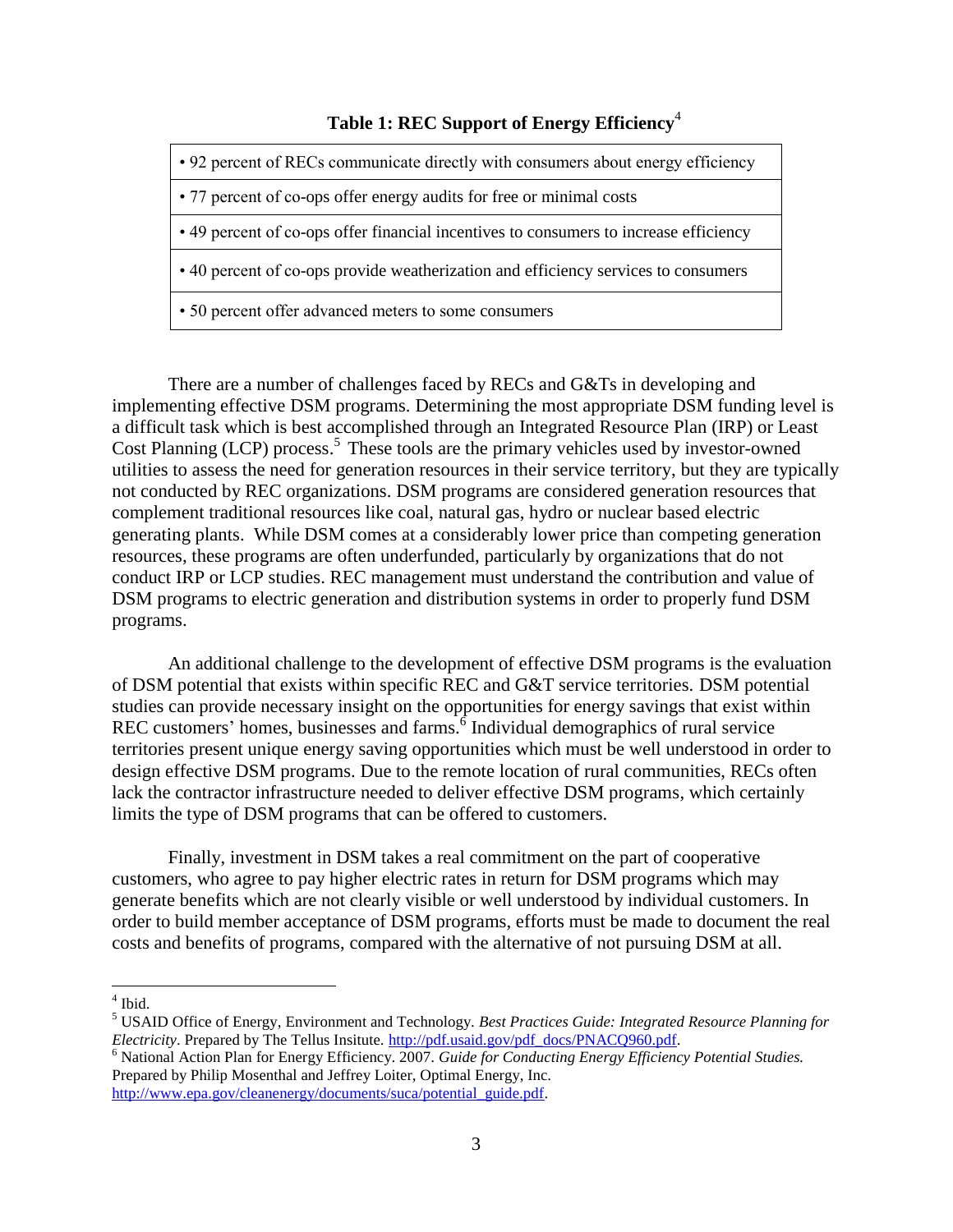# **III. Profiles of Leading REC and G&T DSM Efforts**

Successful DSM programs come in a variety of sizes and shapes, so this report examines best practices demonstrated by RECs of varying size as well as a number of programs delivered directly by G&T organizations. REC and G&T organizations are typically not regulated by public utility commissions, so commitments to develop and implement DSM programs must be driven by customers and internal management. While a number of factors can influence the commitment to DSM, such as electric rates, service area demographics and state legislation, it is clear that the responsibility for effective DSM programs really starts at home for these organizations.

#### *New Hampshire Electric Cooperative*

 $\overline{a}$ 

The New Hampshire Electric Cooperative (NHEC) is a member-owned and controlled electric distribution utility serving approximately 80,000 customers across 115 towns in rural New Hampshire. In 2001, NHEC joined investor-owned utilities in the state to offer a common selection of DSM programs to its customers. The statewide DSM programs offered by New Hampshire utilities were initiated through a NH Public Utility Commission (NHPUC) study outlining the need and potential design of energy efficiency programs in the state.<sup>7</sup> The NH electric utilities worked in collaboration to design a series of DSM programs branded *NH Saves*, with a mission of offering electric customers in the state like energy savings products, services and rebates regardless of their utility provider or location.

NHEC funds the *NH Saves* programs by collecting a system benefit charge (SBC) of 3.3 mills, or \$0.0033, for each kilowatt hour (kWh) distributed to its customers. In exchange for meeting planned energy savings goals within approved annual DSM budgets, NHEC earns a bonus of up to 12% of its total DSM budget, amounting to over \$134,000, which is passed on to its customers. All costs related to the delivery of DSM programs including customer rebates, marketing, evaluation and internal administration are paid with SBC funds. NHEC joins New Hampshire's investor-owned utilities to provide quarterly DSM program updates, annual progress reports, and annual program filings to the NHPUC for their approval.

Unlike many of the country's REC organizations, NHEC conducts a benefit-cost review of its DSM programs using the Total Resource Cost (TRC) test, which is filed with the NHPUC for approval in conjunction with approval of DSM programs by investor-owned utilities. NHEC collects tracks and reports a variety of program data ranging from engineered savings estimates to customer cost for individual measures installed through its DSM programs. This information is essential to demonstrate the performance of DSM programs and serves as the basis for benefitcost screening and evaluation of energy efficiency programs.

<sup>7</sup> NH Energy Efficiency Working Group. **"**Report to NH Public Utility Commission on Rate-payer Funded Energy Efficiency Issues in New Hampshire. Docket No. DR 96-150. July 6, 1999. [http://www.puc.nh.gov/Electric/96-](http://www.puc.nh.gov/Electric/96-150%20%20NH%20Energy%20Efficiency%20Working%20Group%20Final%20Report%20(1999).pdf) [150%20%20NH%20Energy%20Efficiency%20Working%20Group%20Final%20Report%20\(1999\).pdf](http://www.puc.nh.gov/Electric/96-150%20%20NH%20Energy%20Efficiency%20Working%20Group%20Final%20Report%20(1999).pdf)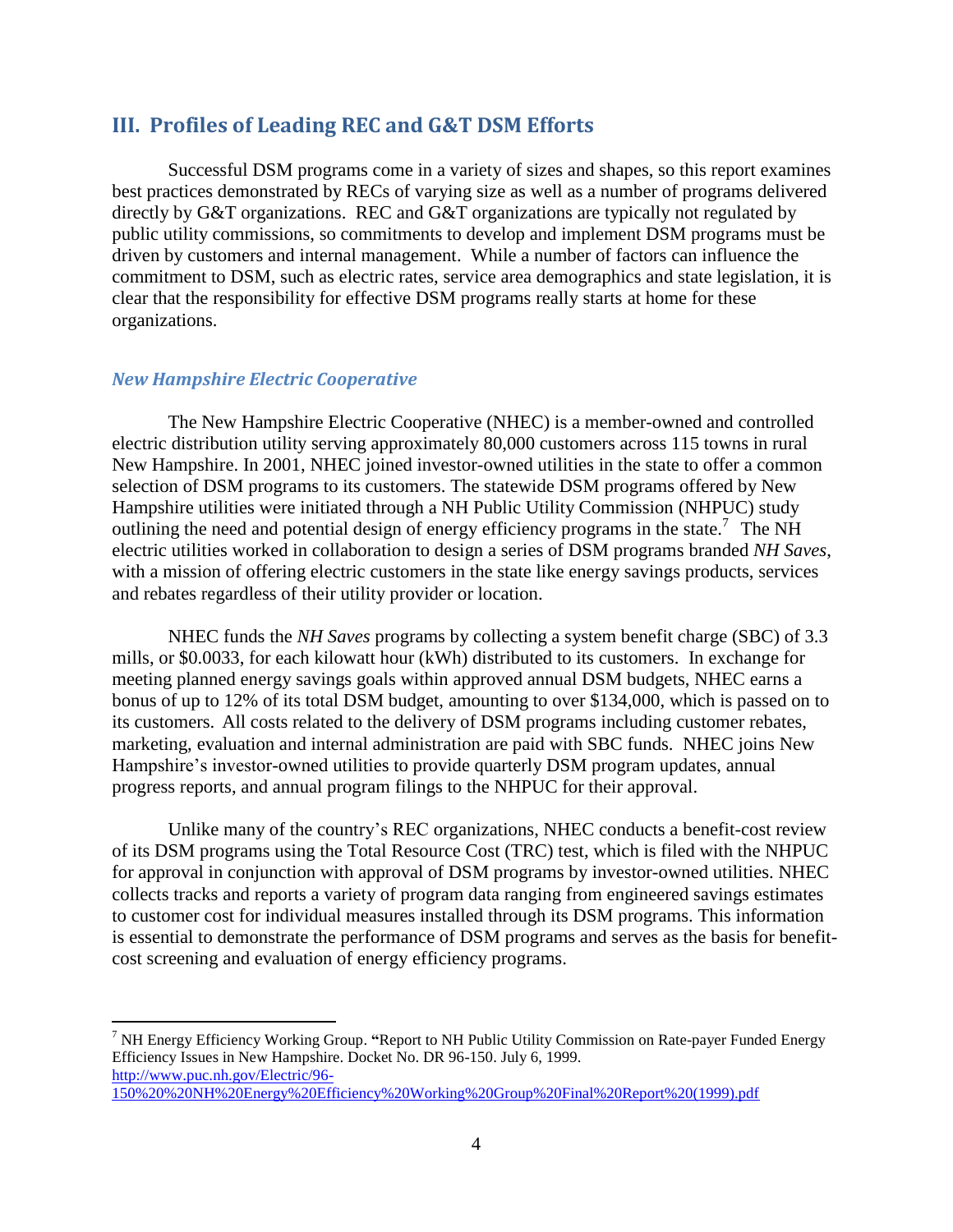In 2011, NHEC will spend \$1.3 million on ten DSM programs to save an estimated 36.4 MWh per year of electricity with an additional fossil fuel energy savings produced from its fuel neutral *NH Saves* DSM programs. These programs are cost-effective as well, with a projected benefit-cost ratio of 2.5 based on the TRC test.<sup>8</sup> The *NH Saves* programs are unique in comparison to DSM programs in other states, as a number of the *NH Saves* programs are designed to capture all energy savings regardless of fuel type.

The NHPUC has approved Home Performance with ENERGY STAR, ENERGY STAR Homes, and the Home Energy Assistance programs as fuel-neutral. NHEC files an electric savings goal and a fuel-neutral MMBTU goal for each of these programs to capture all potential fuel savings including oil, propane, natural gas, wood and electricity. Other DSM programs implemented by NHEC include commercial sector programs, geothermal heat pumps, and solar thermal programs for both commercial and residential customers.

NHEC receives additional funding to supplement SBC funds through the Independent System Operator (ISO) New England Forward Capacity Market, and the Regional Greenhouse Gas Initiative (RGGI).<sup>9</sup> NHEC received nearly \$921,000 in RGGI funding to expand its DSM program offerings during a nine month period starting in August of 2009.<sup>10</sup> Additionally, NHEC will receive \$40,000 from the ISO forward capacity in 2011 and an estimated \$50,000 in 2012, further supplementing the company's DSM efforts without raising the cost of delivered energy. While the future of RGGI funding awards to stimulate the expansion of DSM programs in the state of New Hampshire is unlikely, leveraging alternate funding sources such as RGGI proved to be a successful means of ramping up DSM programs without a direct financial burden to electric ratepayers in the state.

NHEC is required by the NHPUC to allocate 14.5% of its 2011 DSM budget to weatherize low income customers' homes through their Home Energy Assistance program (HEA), with a planned funding level increase to 15% in 2012. The company directly contracts with the NH Community Action Agencies to implement this program, which is targeted to save 717,727 kWh lifetime combined with fossil fuel savings contributing to an overall TRC benefitcost ratio of 2.32 with an annual budget of \$186,000. Because the HEA program is fuel neutral, the majority of energy savings flowing from the program is in the form of heating oil, propane and wood. NHEC works with the NH Community Action Agencies to leverage other funding sources from the Weatherization Assistance Program, State Energy Program, Low Income Home Energy Program and American Recovery and Reinvestment Act (ARRA).

#### *Iowa Association of Electric Cooperatives*

 $\overline{a}$ 

The Iowa Association of Electric Cooperatives (IAEC) is comprised of 35 individual REC organizations serving electricity and natural gas to approximately 210,000 customers

<sup>8</sup> New Hampshire Electric Utilities. "2011-2012 CORE New Hampshire Energy Efficiency Programs." Docket No. DE 10-188. New Hampshire Public Utilities Commission. August 1, 2010. [http://www.puc.nh.gov/Electric/coreenergyefficiencyprograms.htm.](http://www.puc.nh.gov/Electric/coreenergyefficiencyprograms.htm)

<sup>&</sup>lt;sup>9</sup> ISO New England, Inc. "Forward Capacity Market." [http://www.iso-ne.com/markets/othrmkts\\_data/fcm.](http://www.iso-ne.com/markets/othrmkts_data/fcm)

<sup>&</sup>lt;sup>10</sup> Regional Greenhouse Gas Initiative.<http://www.rggi.org/home>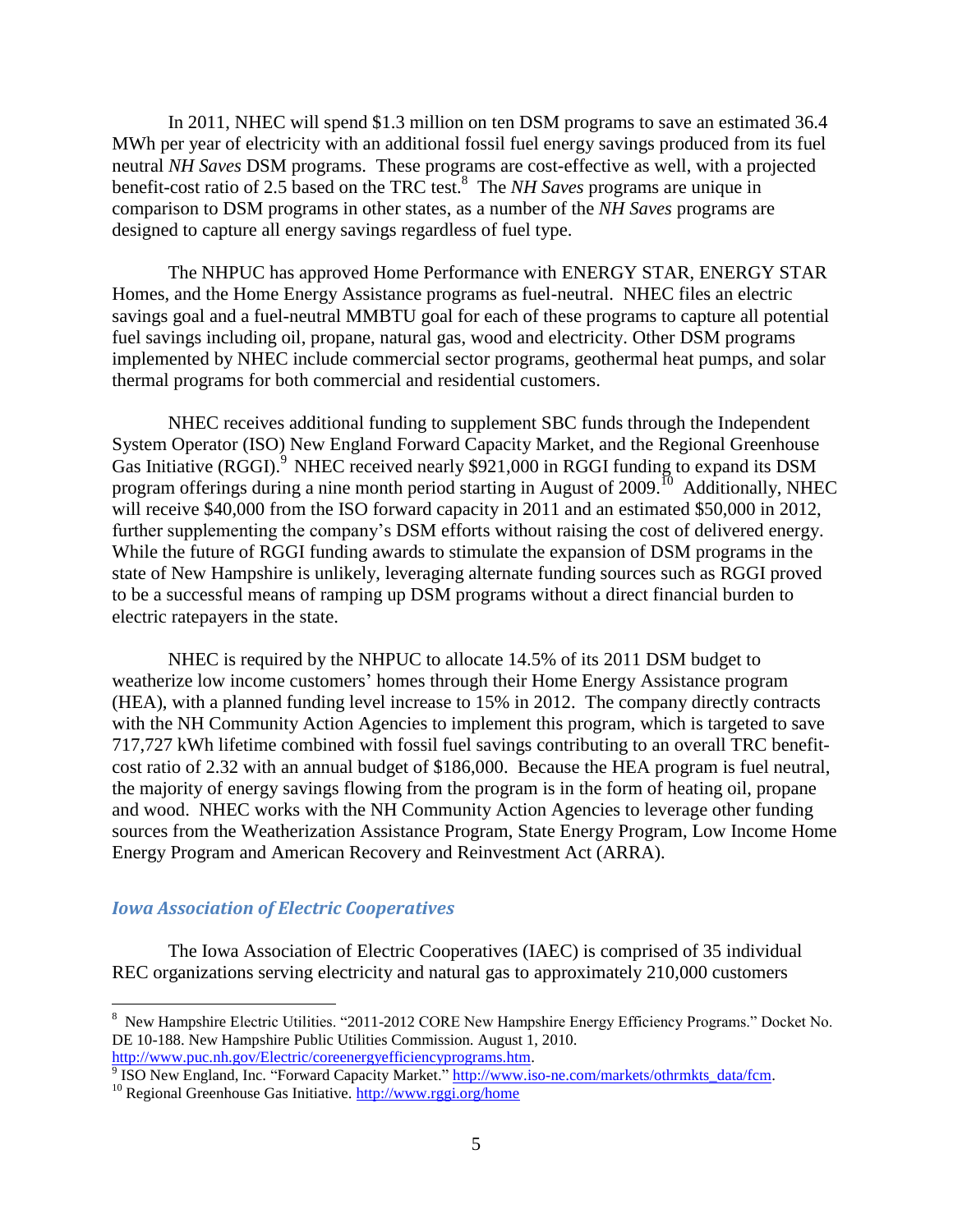throughout rural Iowa. REC customers are mostly residential, representing 84 percent of the total customer base, compared with an average of 27 percent residential customer base served by the state's investor owned electric utilities.<sup>11</sup> This demographic detail poses a number of significant challenges to IAEC members as the cost of delivering electricity to residential customers is considerably higher than the cost of delivering electricity to commercial and industrial customers.

In 2008, the Iowa General Assembly enacted legislation SF 2386 to address the state's need for energy efficiency.<sup>12</sup> The legislation outlines a number of directives including a requirement for consumer-owned electric utilities (i.e., municipal utilities and RECs) to establish energy efficiency goals and cost-effective programs to meet prescribed energy savings targets.

The legislation also created an Energy Efficiency Plans and Programs Study Committee to evaluate utility DSM plans, ensure that programs are both effective and meet the needs of Iowa utility ratepayers, and make recommendations for additional requirements that would lead to improvement.<sup>13</sup> In addition, the Commission on Energy Efficiency Standards and Practice was created to identify the state's energy efficiency needs and to provide recommendations targeted to meet these needs and produce significant energy savings across residential, commercial and industrial sectors.<sup>14</sup> This legislation created a powerful infrastructure to support aggressive DSM programs for both investor-owned utilities and REC organizations.

In response to SF 2386 directives, IAEC filed an Energy Efficiency Assessment of Potential document with the Iowa Utilities Board at the end of 2009, outlining \$71.5 million in funding to support DSM programs for the period of 2010 to 2014.<sup>15</sup> This new commitment to aggressive DSM programs represents a 30% increase over 2008 DSM funding levels, with aggressive energy savings goals of 4.2 billion kWh over the lifetime of efficiency measures installed as a result of the five-year effort.

IAEC has branded its DSM programs *Living with Energy in Iowa* to improve customer awareness and recognition of its energy saving services and incentives. *Living with Energy in Iowa* includes a real focus on consumer education with a magazine, website, energy savings tips, articles and advertisements targeted to communicate the benefits of energy efficiency and promote consumer participation in DSM programs. *Living with Energy in Iowa* includes an

<sup>&</sup>lt;sup>11</sup> Iowa Association of Electric Cooperatives. [http://www.iowarec.org/about\\_us.](http://www.iowarec.org/about_us)

<sup>&</sup>lt;sup>12</sup> Iowa Legislature. Senate File 2386 - Enrolled[. http://coolice.legis.state.ia.us/Cool-](http://coolice.legis.state.ia.us/Cool-ICE/default.asp?category=billinfo&service=billbook&GA=82&hbill=SF2386)[ICE/default.asp?category=billinfo&service=billbook&GA=82&hbill=SF2386.](http://coolice.legis.state.ia.us/Cool-ICE/default.asp?category=billinfo&service=billbook&GA=82&hbill=SF2386)

<sup>&</sup>lt;sup>13</sup> Iowa Utilities Board. "Evaluation of Energy Efficiency Goals and Programs Filed with the Iowa Utilities Board by the Iowa Association of Electric Cooperatives." Report to the Iowa General Assembly. January 1, 2011. [http://www.iowa.gov/iub/docs/misc/EE/2011\\_IUB\\_REC\\_EE\\_Report.pdf](http://www.iowa.gov/iub/docs/misc/EE/2011_IUB_REC_EE_Report.pdf)

<sup>&</sup>lt;sup>14</sup> Iowa Commission on Energy Efficiency Standards and Practice. "Final Report to the Governor and the Iowa General Assembly." January 1, 2011.

[http://www.dps.state.ia.us/fm/building/energy/PDF/commission\\_on\\_energy\\_efficiency\\_standards\\_and\\_practices\\_fin](http://www.dps.state.ia.us/fm/building/energy/PDF/commission_on_energy_efficiency_standards_and_practices_final_report.pdf) al report.pdf.

<sup>&</sup>lt;sup>15</sup> Haeri, H., S. Dimetrosky, C. Bicknell, C. Elliot, T. Jayaweera, E. Morris, T. Larson, et al. 2008. "Assessment of Energy and Capacity Savings Potential in Iowa." Prepared for the Iowa Utility Association by Quantec, LLC, in collaboration with Summit Blue Consulting and Nexant, Inc. [http://www.cadmusgroup.com/pdfs/iua.pdf.](http://www.cadmusgroup.com/pdfs/iua.pdf)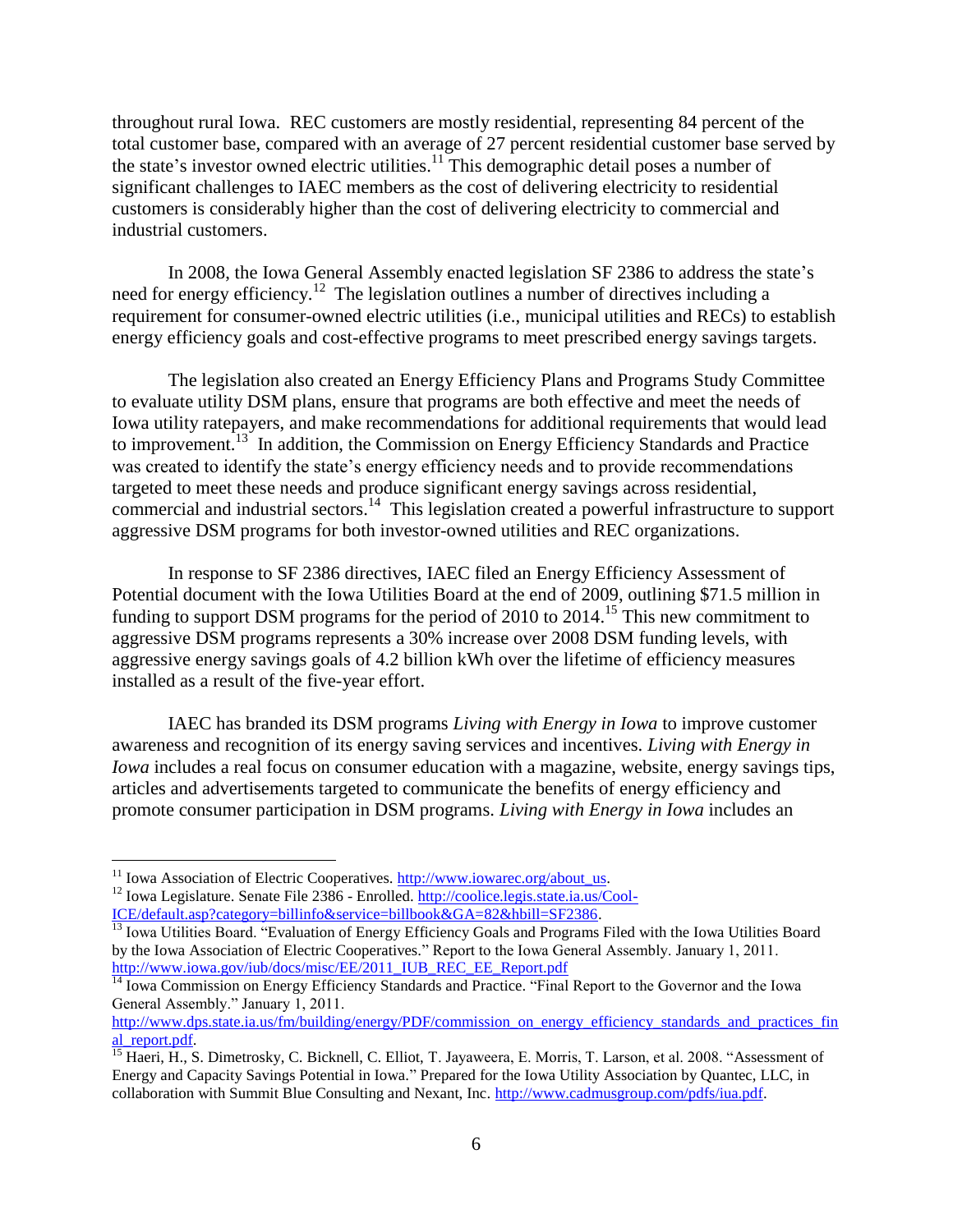impressive selection of natural gas and electric DSM programs which are delivered directly by individual REC organizations and accessed on the web at [www.livingwithenergyiniowa.com.](http://www.livingwithenergyiniowa.com/)

IAEC's Residential Weatherization Program follows the Home Performance with ENERGY STAR design to provide incentives for comprehensive whole house weatherization of electrically heated homes. The program outlines specific pre and post insulation and air sealing levels required to qualify for the 60 percent rebate up to a cap of \$2200 per home. Innovative DSM programs are offered to promote geothermal heat pumps with a \$1650 rebate and additional \$300 incentives for heat pump water heaters. Rebates are also provided to promote the purchase of a wide selection of ENERGY STAR qualified appliances and lighting products including LED fixtures.

IAEC's commercial DSM programs include incentives for high performance T8 and high output T5 lighting products along with efficient metal halide and high pressure sodium outdoor lighting. While it does not appear that IAEC includes comprehensive commercial or industrial DSM programs, this design most likely reflects an extremely low concentration of commercial and industrial customers. Instead, a unique Livestock Efficiency program is offered to promote energy savings in the important agricultural sector. This program design offers incentives for efficient livestock water heaters, heat lamps, crate heating pads and device controllers.

In January 2011, the Commission on Energy Efficiency Standards and Practices released their report to Iowa's Governor and legislature, providing detailed recommendations and a statewide needs analysis for energy efficiency.<sup>16</sup> While the report does not directly require Iowa utilities to take any specific actions, the recommendations clearly identify a path for aggressive DSM programs in the state and will certainly influence future policy and programs. The report does incorporate the DSM goals adopted by the state's electric cooperatives which include saving 1.1 percent of electric sales in 2010, increasing to saving 1.3 percent of electric sales in 2014 as shown in Table 2. Projected energy efficiency program costs to achieve these savings goals are \$13.3 million in 2010, increasing to \$15.2 million by 2014, a 14 percent increase in DSM spending over the next four years. While these figures represent the collective DSM investment by Iowa's RECs, some organizations plan to contribute as much as 5 percent of their electric revenue annually to fund their DSM efforts.

|                        | <b>Electric Savings</b> |                         | <b>Electric Peak Reduction</b> |                        |  |
|------------------------|-------------------------|-------------------------|--------------------------------|------------------------|--|
|                        | <b>MWh</b>              | <b>Percent of Sales</b> | <b>MW</b>                      | <b>Percent of Peak</b> |  |
| Residential and        | 43,461                  | 1.5%                    | 10.684                         | N/A                    |  |
| <b>Low Income</b>      |                         |                         |                                |                        |  |
| Agricultural,          | 17,716                  | 0.9%                    | 2.157                          | N/A                    |  |
| <b>Commercial and</b>  |                         |                         |                                |                        |  |
| <b>Industrial</b>      |                         |                         |                                |                        |  |
| <b>Demand Response</b> |                         |                         | 117.546                        | N/A                    |  |
| <b>Total Goals</b>     | 61,177                  | 1.2%                    | 130.388                        | N/A                    |  |

**Table 2: Joint Iowa Electric Cooperative DSM Plan for 2012**<sup>17</sup>

<sup>&</sup>lt;sup>16</sup> Iowa Commission on Energy Efficiency Standards and Practice. "Final Report." (See Reference 14).  $17$  Ibid.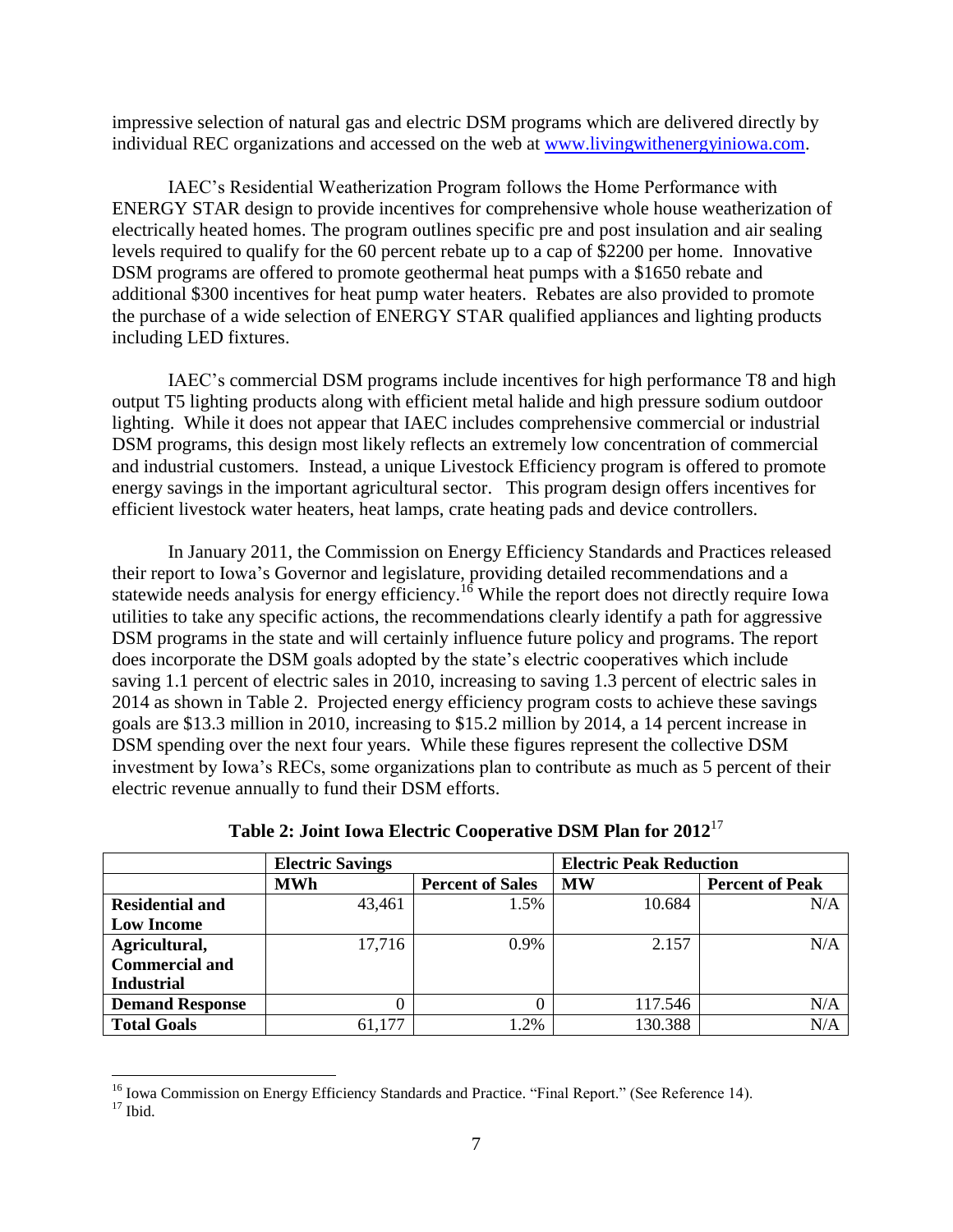## *Hoosier Energy*

Hoosier Energy is a G&T cooperative that produces electricity for 18 RECs serving electricity to 290,000 customers throughout the state of Indiana. As in many of the communities served by REC and G&T organizations, the demand for electricity in Hoosier Energy's service territory is steadily growing. According to a 2009 Power Requirements Study (PRS), the peak demand for electricity by Hoosier Energy customers is forecasted to grow annually by 1.9% through 2028. Hoosier Energy responded quickly to PRS growth forecasts, launching a series of DSM programs in 2009. The G&T developed a portfolio of effective residential and commercial energy efficiency programs together with a smart grid based load management program, tasked with the overarching goal of 5% reduction in peak demand levels by 2018.

In 2010, Hoosier Energy DSM programs produced 24.8 GWh in annual electric savings, representing 0.3% of total energy distributed to REC customers, at a cost of 2 cents per kWh saved, which is well below the cost of electricity delivered from the organization's power plants. Hoosier Energy took the extra step to evaluate the cost effectiveness of its individual DSM programs and combined DSM portfolio. The TRC test was used by the company to measure program effectiveness. The evaluation showed that the DSM portfolio had an impressive benefit cost ratio of 3.35.

Hoosier Energy leveraged additional funding to supplement its new portfolio of DSM programs in 2009, in the form of a \$5.1 million ARRA grant. Hoosier Energy met the ARRA goals by weatherizing 824 low income customer homes at a cost of \$5,000 per home to generate 2,635 MWh of electric savings per year and 0.73 MW of peak demand reduction. Based upon this strong performance, Hoosier Energy received a second ARRA grant for \$5.8 million in September 2010 for the weatherization of 935 homes across 23 Indiana counties.

Hoosier Energy's self-funded DSM programs started in 2010. Programs include incentives for compact fluorescent light bulbs (CFLs), attic insulation, and low-flow water saving devices as well as air and duct sealing. In-home energy audits are offered to customers to identify cost-effective measures targeted for program rebates. The average cost per home weatherized in 2010 was approximately \$4,000. Weatherization measures have the greatest impact on heating bills and consumers with electrically heated homes and high seasonal electric usage are given priority in the selection process. Thirteen member co-ops were active in the program in 2010 with all customers expected to participate in 2011. Results for 151 homes weatherized in 2010 include annual savings of 717 MWh and 0.2 MW of peak reduction.<sup>18</sup>

Hoosier Energy also implemented a direct load control program in 2010. Eleven cooperatives participated in the program in which control devices were installed on water heaters and air conditioners. Participants are offered a variety of participation incentives including onetime payments and monthly bill credits. One member REC offered no incentive, instead emphasizing the importance of conserving energy, contribution to stable rates and environmental benefits. Each controlled air conditioner or heat pump is estimated to provide one kilowatt (kW) of peak demand reduction. Each water heater is estimated to reduce demand by 0.8 kW in winter

<sup>&</sup>lt;sup>18</sup> Hoosier Energy. "Demand Side Management 2010." Annual Report. [http://www.hepn.com/assets/files/HoosierEnergyDSM2010Report.pdf.](http://www.hepn.com/assets/files/HoosierEnergyDSM2010Report.pdf)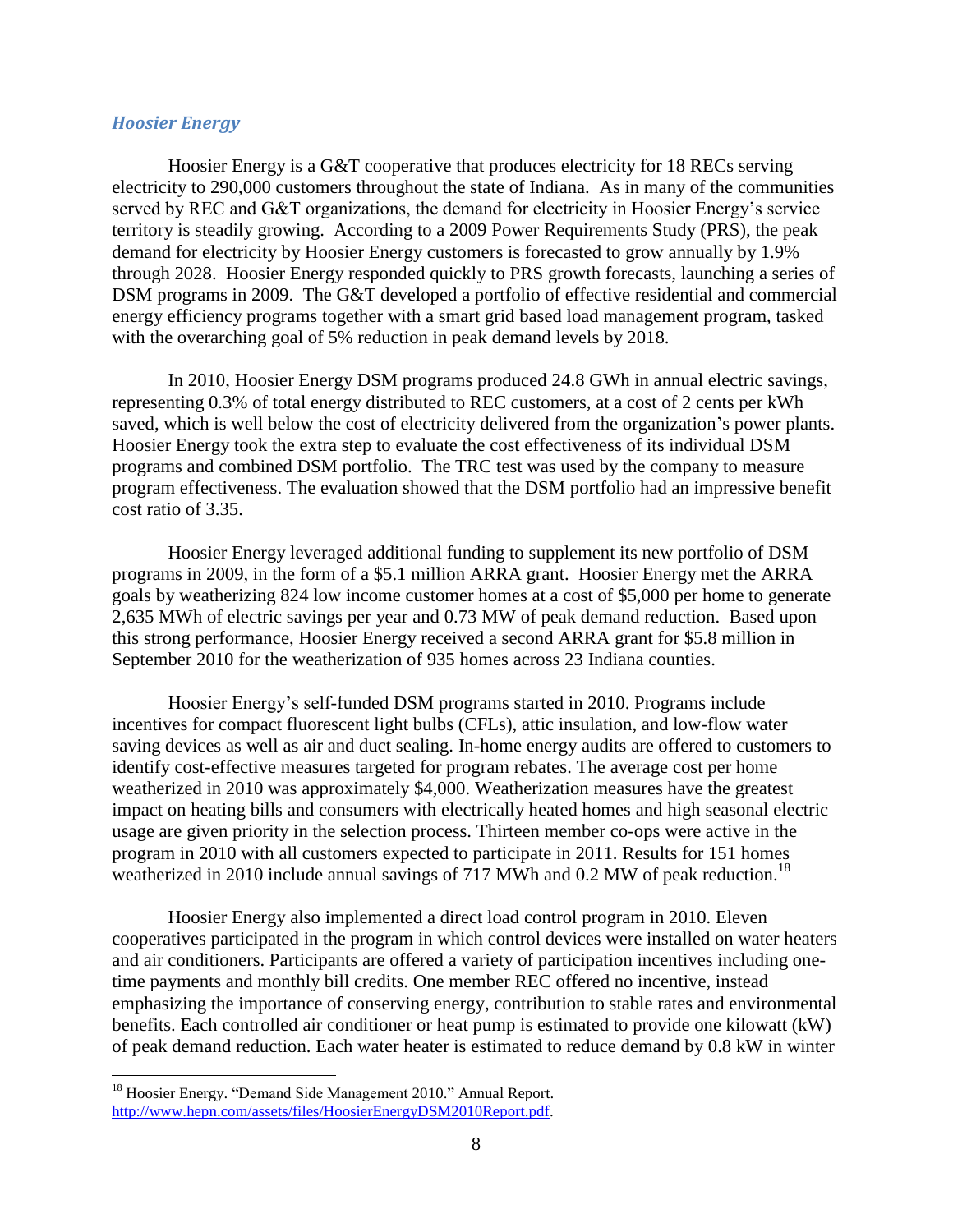months and 0.4 kW in summer months. Control sessions are conducted during on-peak months of June through August and December through February. Very good 2010 results were achieved with 3,555 switches installed to control 3,004 water heaters and 2,089 air conditioners/heat pumps.

#### *Oregon Rural Electric Cooperatives*

Oregon electric utilities were first directed to offer DSM programs in the 1981 Residential Energy Conservation Act. Since that time, new legislation has supported the continued development of aggressive DSM programs in the state. Key legislation adopted in 2007 includes a public purpose charge equal to 3 percent of the total revenues collected by utilities which is to be spent on DSM programs.<sup>19</sup> The public purpose charge generates an estimated \$60 million to fund electric DSM programs in the state, which includes public purpose charge payments collected by REC organizations to fund DSM programs for their customers.<sup>20</sup>

Oregon is part of a four state area covered by the Northwest Power and Conservation Council (NPCC) which carries out integrated resource planning (IRP) for the region. NPCC has identified energy efficiency and conservation as a priority electric resource needed to meet load growth in the region. NPCC's most recent report, the *Sixth Northwest Power and Conservation Plan*, indicates that aggressive DSM programs can offset all system load growth by 2012 and 85 percent of system load growth throughout the next twenty years.<sup>21</sup> NPCC's report offers a number of strategies focused on ensuring an adequate and affordable supply of electricity for Northwestern residents. In addition to aggressive DSM programs, NPCC strategies include efforts to advance building energy codes, adopt product efficiency standards, develop regional trade ally efforts, and expand alternate electric resources.

Oregon's RECs are generally modest in size, serving from about 17,000 to 38,000 customers. Despite the small size of these organizations, REC's in the state have demonstrated a clear commitment to helping their customers save energy via a consistent set of residential and commercial DSM programs. REC residential programs typically include low income weatherization, ENERGY STAR Homes, ENERGY STAR Lighting and Appliances, and heat pump and electric water heater rebate programs. REC commercial programs tend to have more variation, but typically include agricultural retrofit rebates, commercial lighting retrofit, irrigation efficiency and comprehensive commercial rebate based programs.

The variation in commercial DSM programs offered by RECs in Oregon has much to do with member demographics, where residential accounts can represent as much as 90 percent of the REC customer base. While the nonprofit Energy Trust of Oregon (ETO) delivers high performance DSM programs on behalf of investor owned utilities in the state, RECs implement

<sup>&</sup>lt;sup>19</sup> Senate Bill 838. 74<sup>th</sup> Oregon State Legislative Assembly, 2007 Regular Session. [http://landru.leg.state.or.us/07reg/measures/sb0800.dir/sb0838.en.html.](http://landru.leg.state.or.us/07reg/measures/sb0800.dir/sb0838.en.html) 

<sup>&</sup>lt;sup>20</sup> Senate Bill 1149. 70<sup>th</sup> Oregon State Legislative Assembly, 1999 Regular Session. Summary of bill available at [http://energytrust.org/About/PDF/sb1149.pdf.](http://energytrust.org/About/PDF/sb1149.pdf)

<sup>&</sup>lt;sup>21</sup> Northwest Power and Conservation Council. "Sixth Northwest Conservation and Electric Power Plan." February 2010. [http://www.nwcouncil.org/energy/powerplan/6/final/SixthPowerPlan.pdf.](http://www.nwcouncil.org/energy/powerplan/6/final/SixthPowerPlan.pdf)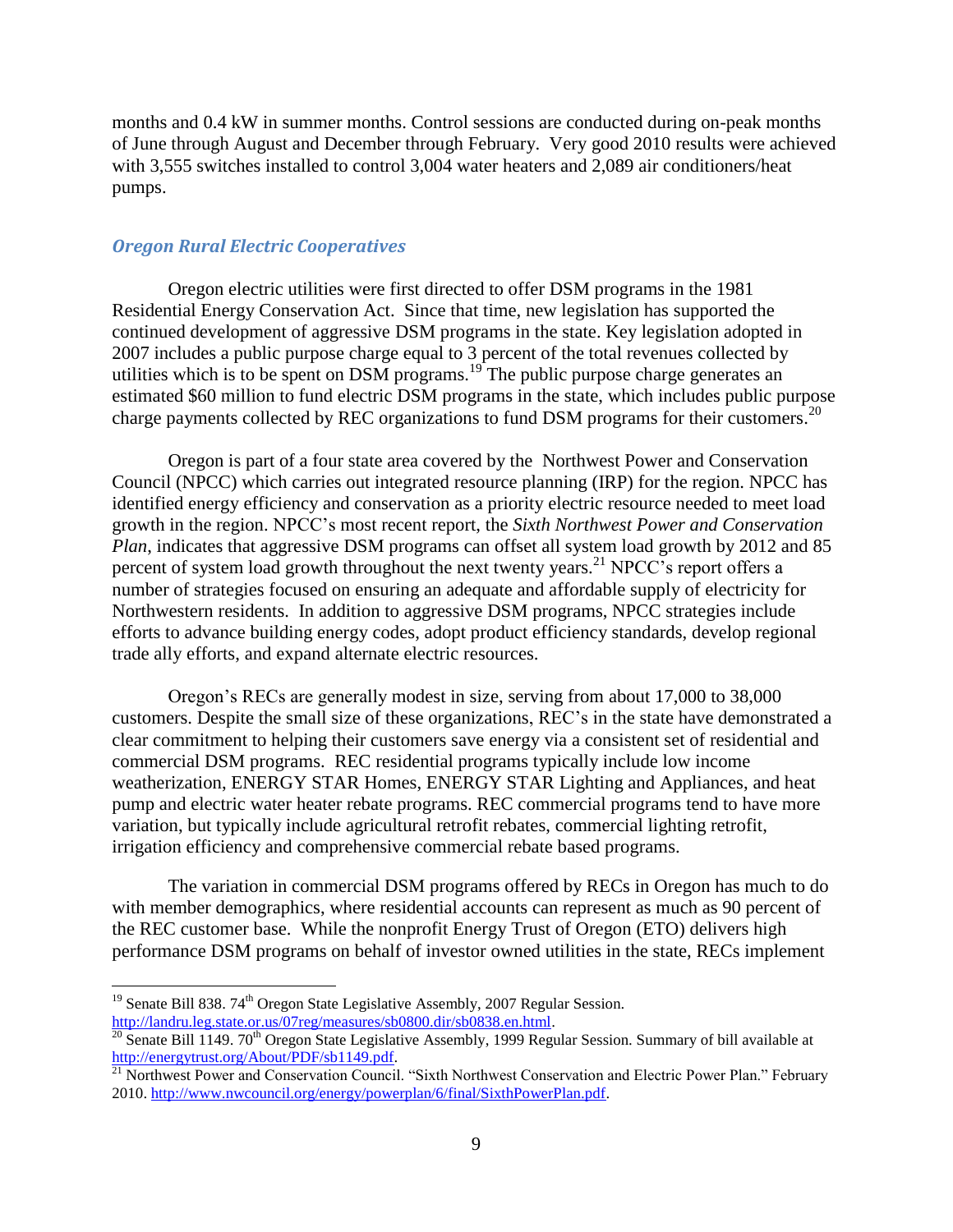DSM programs on their own and have demonstrated significant success in helping customers to save energy. However, the ETO appears to greatly influence the design and implementation of REC operated DSM programs and this organization will certainly continue to influence the growth of DSM efforts in the state for many years to come.

Many of Oregon's RECs have also leveraged alternate funding sources to promote DSM and load management programs. Examples of leveraged funding include ARRA grants awarded to encourage the installation of smart meters and the future pursuit of load management programs. For example, Central Electric Cooperative officially launched its Advanced Metering Infrastructure (AMI) project in May 2010 funded by a \$4.65 million matching grant provided by the U.S. Department of Energy (DOE).

In April 2010, Central Lincoln People's Utility District (PUD) was awarded a \$9.94 million U.S. Department of Energy Smart Grid Grant which will be used to purchase and install Smart Grid technology throughout the District's service territory. These Smart Grid projects will include monitoring, evaluating and reporting on system performance and benefits directly to the DOE. Properly used, this technology opens the door to future energy efficiency, load optimization and load management programs which could help to reduce further system electricity use and peak power demand.

Oregon's REC organizations have successfully leveraged technical expertise offered by local and regional industry groups. Oregon's DSM efforts are strongly supported by the Bonneville Power Administration (BPA), Northwest Energy Efficiency Alliance and the Northwest Power and Conservation Council, which have helped to guide the development of consistent DSM programs and promote DSM best practices.

Emerald PUD, for example, has partnered with BPA to bring an interesting load management pilot program called PowerSync to its customers. This two year pilot will examine the effectiveness of controlling heat pump electric heating systems and electric water heating loads, shifting the demand for power to reduce electric system peaks. The benefit of this load reduction program is to reduce Emerald PUD's purchase of expensive peak electricity needed to meet its customers growing energy needs. Participating households are fitted with thermal storage and domestic hot water storage devices to insure that customer's heat and hot water needs are fully met. PowerSync will determine the potential energy savings and load reduction benefits that result from this new behavioral approach to DSM and look to encourage customer participation in responsible peak load reduction programs.

## *Minnesota Rural Electric Cooperatives*

In the Next Generation Energy Act (NGEA) of 2007, Minnesota established unique legislation that requires investor-owned, municipal and rural cooperative utilities to spend at least 1.5% of their gross operating revenues to fund energy efficiency and load management programs. An annual energy savings goal of 1.5 percent of a three-year average of retail electricity and natural gas sales accompanies the budgetary goal, with at least 1 percent savings from demand-side programs and up to 0.5 percent coming from supply-side efficiency improvements. The purpose of this legislation is to promote cost-effective energy efficient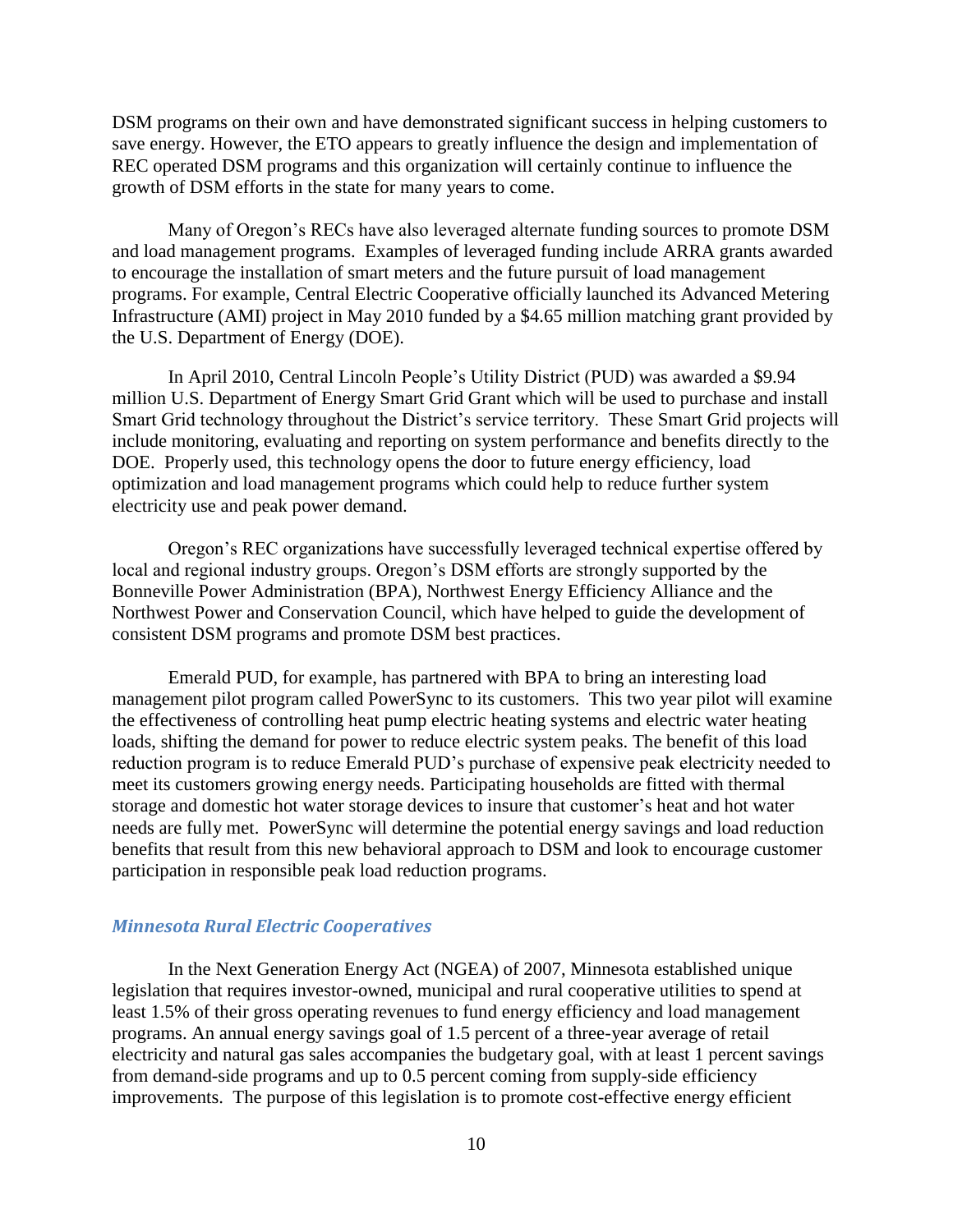programs, technologies and practices that help Minnesota's gas and electric customers use energy more wisely, while ensuring an adequate supply of affordable energy into the future.

In addition to the aggressive energy efficiency budgets and saving requirements established for the state's electric and gas utilities, the NGEA mandates a per capita energy reduction requirement, a renewable energy resource standard, and a greenhouse gas reduction standard. The legislation requires per capita energy use to be reduced by 15 percent by 2015 through investments in energy efficiency and renewable energy resources, and requires that renewable energy resources make up a minimum of 25 percent of the total energy used in the state. Lastly, this legislation mandates a 15 percent reduction of 2005 greenhouse gas emissions by 2015, increasing to a 30 percent reduction requirement by 2025 and an 80 percent reduction by  $2050.<sup>22</sup>$ 

The NGEA created the Minnesota Energy Conservation Improvement Program (CIP), a series of statewide utility-administered supply-side management (SSM) and demand-side management (DSM) programs directly coordinated by the state's Office of Energy Security (OES).<sup>23</sup> The OES reviews and approves utility CIP filings to ensure that energy savings are calculated correctly, statutory requirements are met, and programs are cost-effective. Minnesota ratepayers' investment in DSM programs helps to defer costly new generation resources and distribution infrastructure improvements while ensuring affordable energy costs.

Decoupling is included as a key feature of the NGEA, removing disincentives related to the states gas and electric utilities pursuit of energy efficiency which might otherwise represent a barrier to expanding DSM efforts. The decoupling policy sets criteria and standards to direct utilities in process of eliminating utility revenue based on total energy sales and instead bases revenue on fixed cost recovery. The Minnesota decoupling policy supports aggressive DSM programs and sets the state's utilities on track to exceed energy and greenhouse gas savings requirements.

Many of the country's RECs are not regulated by state public utility commissions and therefore are not required to share the results of their DSM programs. However, electric cooperatives and municipal utilities in Minnesota are required to produce an annual report to the OES, providing accurate reporting and tracking of energy savings information attributable to CIPs. In effort to streamline utility data reporting and to insure a consistent reporting product, the state developed a data tracking and measurement software tool called Energy Savings Platform. This statewide data reporting system streamlines reporting for the 173 gas and electric utilities in the state and allows the OES to effectively coordinate its CIP partners.

Minnesota utilities offer a consistent series of residential and commercial DSM and SSM programs to ensure that all rate payers receive like products and services from the many investor owned and customer owned utilities in the state. In 2008 and 2009, Minnesota's utilities invested

 $22$  Minnesota Sustainable Communities Network. "Next Generation Energy Act of 2007." Minnesota Pollution Control Agency. [http://www.nextstep.state.mn.us/res\\_detail.cfm?id=4034.](http://www.nextstep.state.mn.us/res_detail.cfm?id=4034) <sup>23</sup> Minnesota Office of Energy Security.

[http://www.state.mn.us/portal/mn/jsp/content.do?subchannel=null&programid=536917271&sc3=null&sc2=null&id](http://www.state.mn.us/portal/mn/jsp/content.do?subchannel=null&programid=536917271&sc3=null&sc2=null&id=-536893812&agency=Energy)  $=536893812\&\text{agency}$ =Energy.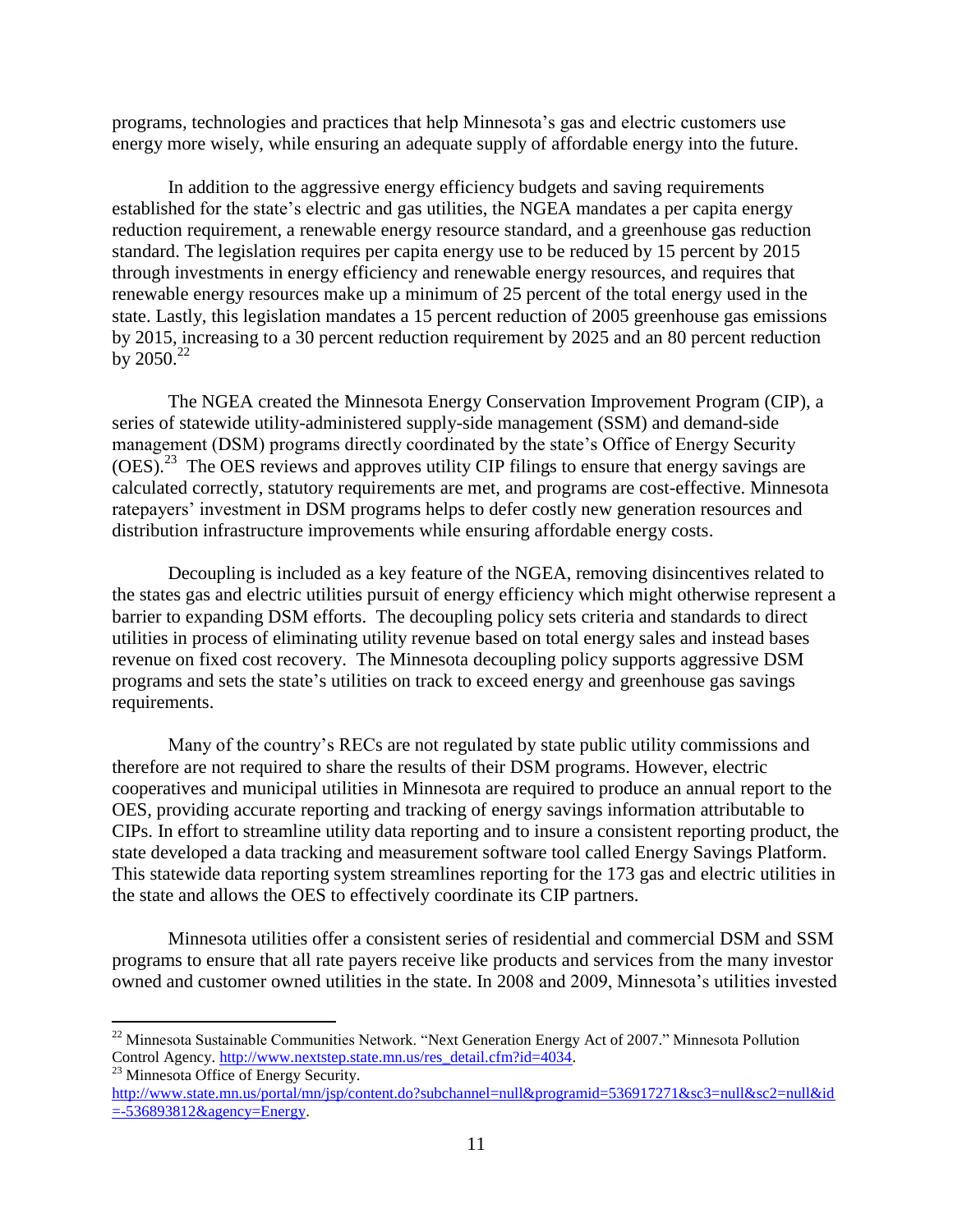over \$287 million in CIPs, achieving 1.2 million megawatt-hours (MWh) of annual electricity savings and 3.4 billion cubic feet of natural gas savings, delivering an estimated 1.3 million tons of avoided carbon dioxide emissions.<sup>24</sup> These results are detailed in Tables 3, 4 and 5.

During this same two-year period, Minnesota RECs invested over \$88 million to fund DSM programs that save over 249 million kWh of electricity each year. This performance represents a DSM resource that provides electrical savings at an estimated cost of less than 2.5 cents per kWh, well below the statewide average of 8.1 cents per kWh. The demonstrated performance of Minnesota's REC organizations to deliver effective DSM programs, combined with the aggressive legislative support of DSM programs in the state, surely set the path for continued growth of DSM as a least-cost energy resource.

## **Table 3: Electric Cooperative DSM Spending by Customer Segment**<sup>25</sup>

|            | <b>Commercial/Industrial</b> | <b>Residential</b> | <b>General/Other</b> | Total        |
|------------|------------------------------|--------------------|----------------------|--------------|
| 2008       | \$4,635,199                  | \$20,650,804       | \$3,119,247          | \$28,405,249 |
| 2009       | \$5,060,541                  | \$23,255,209       | \$31,345,150         | \$59,660,900 |
| biennium   | \$9,695,740                  | \$43,906,012       | \$34,464,397         | \$88,066,149 |
| allocation | 1%                           | 50%                | 39%                  | 100%         |

# **Table 4: Electric Cooperative DSM Savings by Customer Segment (kWh)**<sup>26</sup>

|            | <b>Commercial/Industrial</b> | <b>Residential</b> | <b>General/Other</b> | <b>Total</b> |
|------------|------------------------------|--------------------|----------------------|--------------|
| 2008       | 74.978.447                   | 48, 191, 025       | 1,400,510            | 124,569,982  |
| 2009       | 40,842,676                   | 65,154,997         | 19,083,771           | 125,081,444  |
| biennium   | 15,821,123                   | 113,346,022        | 20,484,281           | 249,651,426  |
| allocation | 46%                          | 45%                | 8%                   | 100%         |

| Table 5: First Year Cost of Savings (\$ per kWH) $^{27,28}$ |  |  |  |  |  |  |  |
|-------------------------------------------------------------|--|--|--|--|--|--|--|
|-------------------------------------------------------------|--|--|--|--|--|--|--|

|            | <b>Commercial/Industrial</b> | <b>Residential</b> | General/Other | <b>Weighted Cost</b> |
|------------|------------------------------|--------------------|---------------|----------------------|
| 2008       | \$0.0618                     | \$0.4285           | \$2.2272      | \$1.0897             |
| 2009       | \$0.1239                     | \$0.3569           | \$1.6425      | \$0.8327             |
| biennium   | \$0.0837                     | \$0.3874           | \$1.6825      | \$0.3528             |
| allocation | 1%                           | 50%                | 39%           | 100%                 |

 $\overline{a}$ <sup>24</sup> Minnesota Office of Energy Security. "Minnesota Conservation Improvement Program Energy and Carbon Dioxide Savings Report for 2008-2009." March 23, 2011.

[https://wiki.umn.edu/pub/EnergyConservation/WebHome/2006\\_Coop\\_and\\_Muni\\_CIP\\_report.pdf](https://wiki.umn.edu/pub/EnergyConservation/WebHome/2006_Coop_and_Muni_CIP_report.pdf)

[http://www.state.mn.us/mn/externalDocs/Commerce/CIP\\_Energy\\_and\\_CO2\\_Savings\\_Report\\_2011\\_032411051159](http://www.state.mn.us/mn/externalDocs/Commerce/CIP_Energy_and_CO2_Savings_Report_2011_032411051159_CIP_CO2_Report_2011.pdf) CIP\_CO2\_Report\_2011.pdf.

 $rac{1}{25}$  Ibid.

 $26$  Ibid.

<sup>&</sup>lt;sup>27</sup> Minnesota Department of Commerce. "2006 Minnesota Cooperative and Municipal Conservation Improvement Program Report: Summary Analysis." May 2006.

<sup>&</sup>lt;sup>28</sup> Costs provided for comparative purposes, while actual energy savings will extend throughout the measure lifetime, which is shown to be 14.3 years in the Minnesota CIP report for 2006.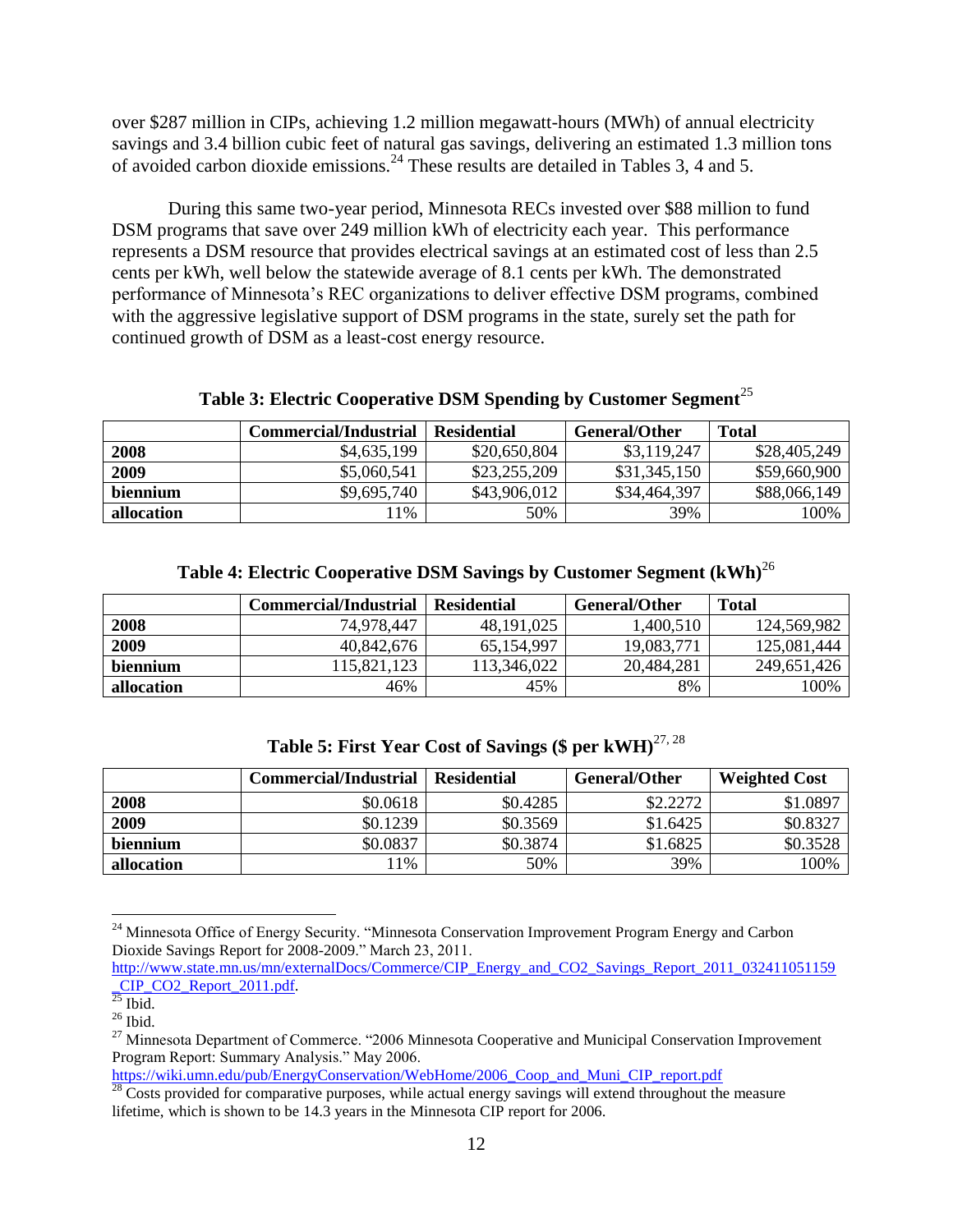# **IV. Recommendations for Best Practice DSM Programs**

While many of the country's REC and G&T organizations face similar challenges to delivering effective DSM programs, the organizations profiled in this report are clear examples of RECs and G&Ts that have risen above the rest to establish themselves as DSM leaders. This leadership doesn't happen by accident. There are a number of common elements and practices that have led to the success of these efforts.

#### *1. Determine Need*

 $\overline{a}$ 

In order to determine the potential benefits of DSM programs, RECs should follow the lead of the country's regulated investor owned utilities by developing an Integrated Resource Plan (IRP) to determine the optimal mix of demand side and supply side system resources needed to meet customer demand. Demand-side resources include energy efficiency programs and peak load reduction or load shifting programs. An IRP is an essential tool for determining the value of DSM and load management programs as compared to other electric resources for specific utility service areas.

A comprehensive IRP evaluates the impact of DSM programs and helps to identify the most appropriate level of DSM needed to ensure that customers receive competitive electric rates and are protected from future rate increases.<sup>29</sup> While an IRP examines a variety of resources including electric power plants, peaker power plants, cogeneration, renewable energy, load management and energy efficiency, there is no inherent requirement to select the least-cost mix of resources. A number of the country's regulated electric utilities have adopted a Least Cost Procurement (LCP) requirement in addition to the traditional IRP process.<sup>30</sup> LCP requires that utilities select the least-cost mix of electric resources while ensuring system reliability and equal valuation of electric resources. DSM electric resources can usually be obtained at a lower cost compared to electricity generated from new power plants and renewable energy resources, meaning LCP leads utilities to emphasize acquisition of DSM resources.

G&Ts and larger RECs are urged to adopt IRP and LCP processes to ensure that their customers benefit from a thorough investigation of options that value demand side and supply side resources on a level playing field. Given the small size and limited capabilities of most RECs, it may be more appropriate to carry out IRP and LCP efforts at the G&T level. An example of this recommendation is the IRP recently completed by Tri-State Generation and Transmission Company, a G&T organization serving 44 RECs located throughout rural Colorado and neighboring states.

<sup>30</sup> Angel, S., J. Bryson, S. Gander, T. Kerr, and K. Pielli. 2006. *Clean Energy-Environment Guide to Action: Policies, Best Practices and Action Steps for States. Chapter 6 - Utility Planning and Incentive Structure.* U.S. Environmental Protection Agency, Office of Atmospheric Programs.

<sup>29</sup> National Action Plan for Energy Efficiency. 2007. *Model Energy Efficiency Program Impact Evaluation Guide*. Prepared by Steven R. Schiller, Schiller Consulting, Inc. [http://www.epa.gov/cleanenergy/documents/suca/evaluation\\_guide.pdf.](http://www.epa.gov/cleanenergy/documents/suca/evaluation_guide.pdf)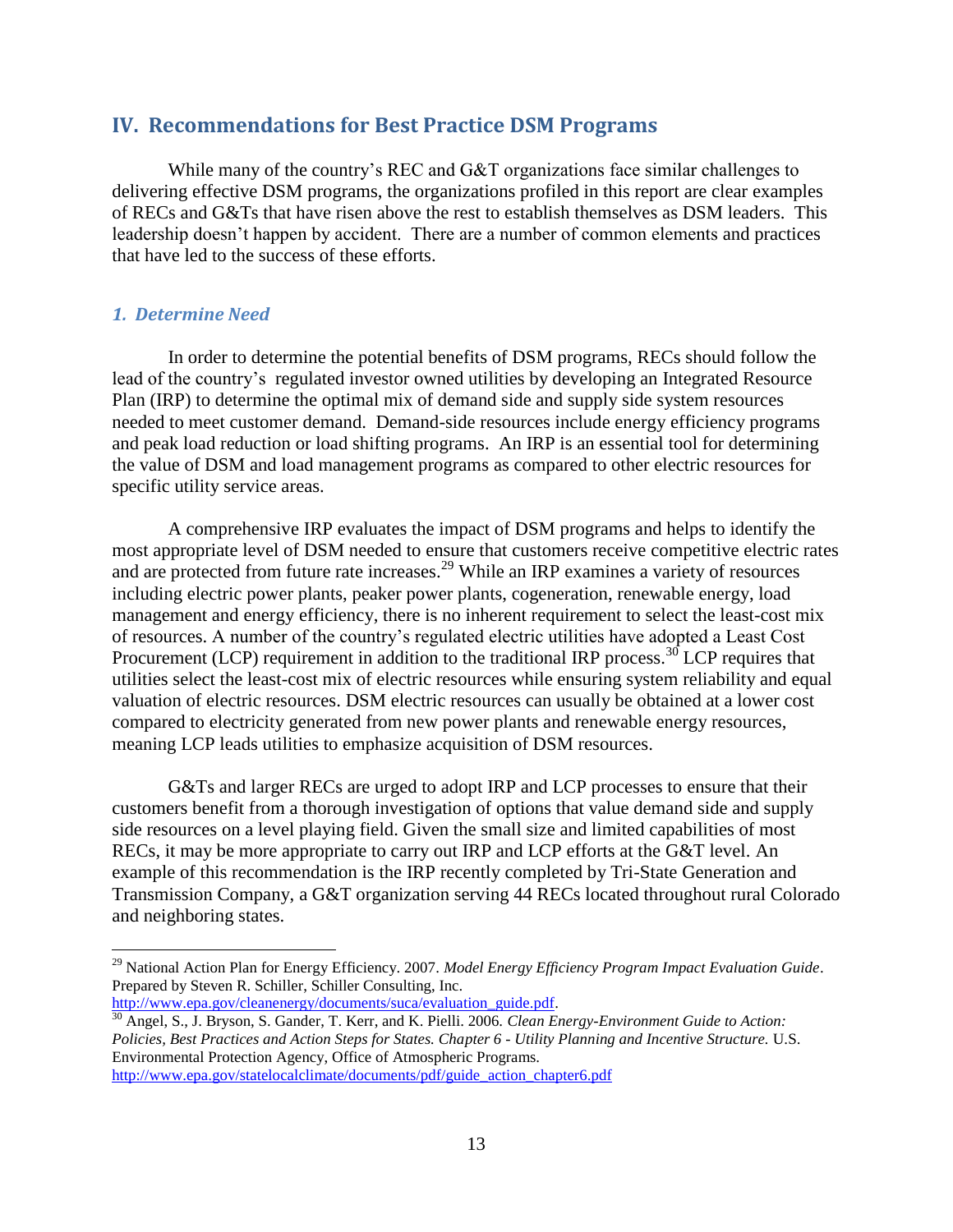Tri-State completed a long term electric resource plan in 2010 which considered scenarios including high, moderate and low levels of energy efficiency and load management.<sup>31</sup> This resource plan demonstrates that moving from low investment to high investment in DSM programs could save Tri-State and its member cooperatives \$280 million. Unfortunately, Tri-State has not yet committed to pursuing the high DSM scenario in partnership with its REC members.

## *2. Gain Customer Support*

Educating G&T and REC customers about the value of energy efficiency and load management impacts on electric systems is the key to gaining support for viable DSM programs. Many of the country's G&T and REC organizations communicate with their customers about DSM, offering a variety of programs, rebates and educational materials. However, RECs and their customers are not often educated on the value of these programs relative to ensuring low system costs over the long run. Gaining member and end user appreciation of the value of energy efficiency and load management programs helps to gather support for funding of these least cost resources.

## *3. Develop Effective Program Leadership*

RECs and G&Ts delivering best in class DSM programs don't get there by accident. These organizations deliver high performance DSM programs to their customers through a well trained and committed DSM team, which includes executive management, program managers and administrative staff. Understanding the value of DSM helps REC and/or G&T leaders to fully commit to operating effective and high performance DSM programs. Top performing REC organizations educate staff through a variety of training opportunities from DSM program evaluation to specialized weatherization classes. A well rounded and educated leadership team will ensure success in the development and delivery of the most effective DSM programs.

## *4. Leverage Funding Sources*

 $\overline{a}$ 

While many REC and G&T organizations directly fund energy efficiency, load management and renewable energy programs through a surcharge on customers' bills, external funding sources can help to expand programs while minimizing rate impacts. Examples of external funding sources include the Regional Greenhouse Gas Initiative, funds from Regional Independent System Operators, state energy agencies, and ARRA. Also, many charitable organizations provide funding to support programs for specific customer classes such as low income fuel assistance or low income home weatherization programs. Not only can collaboration with charitable funding sources help to reduce the burden of low income programs on rate

<sup>&</sup>lt;sup>31</sup> "Integrated Resource Plan / Electric Resource Plan for Tri-State Generation and Transmission Association, Inc." Report submitted to Western Area Power Authority and Colorado Public Utilities Commission. November 2010. [http://www.tristategt.com/ResourcePlanning/documents/Tri-State\\_IRP-ERP\\_Final.pdf](http://www.tristategt.com/ResourcePlanning/documents/Tri-State_IRP-ERP_Final.pdf)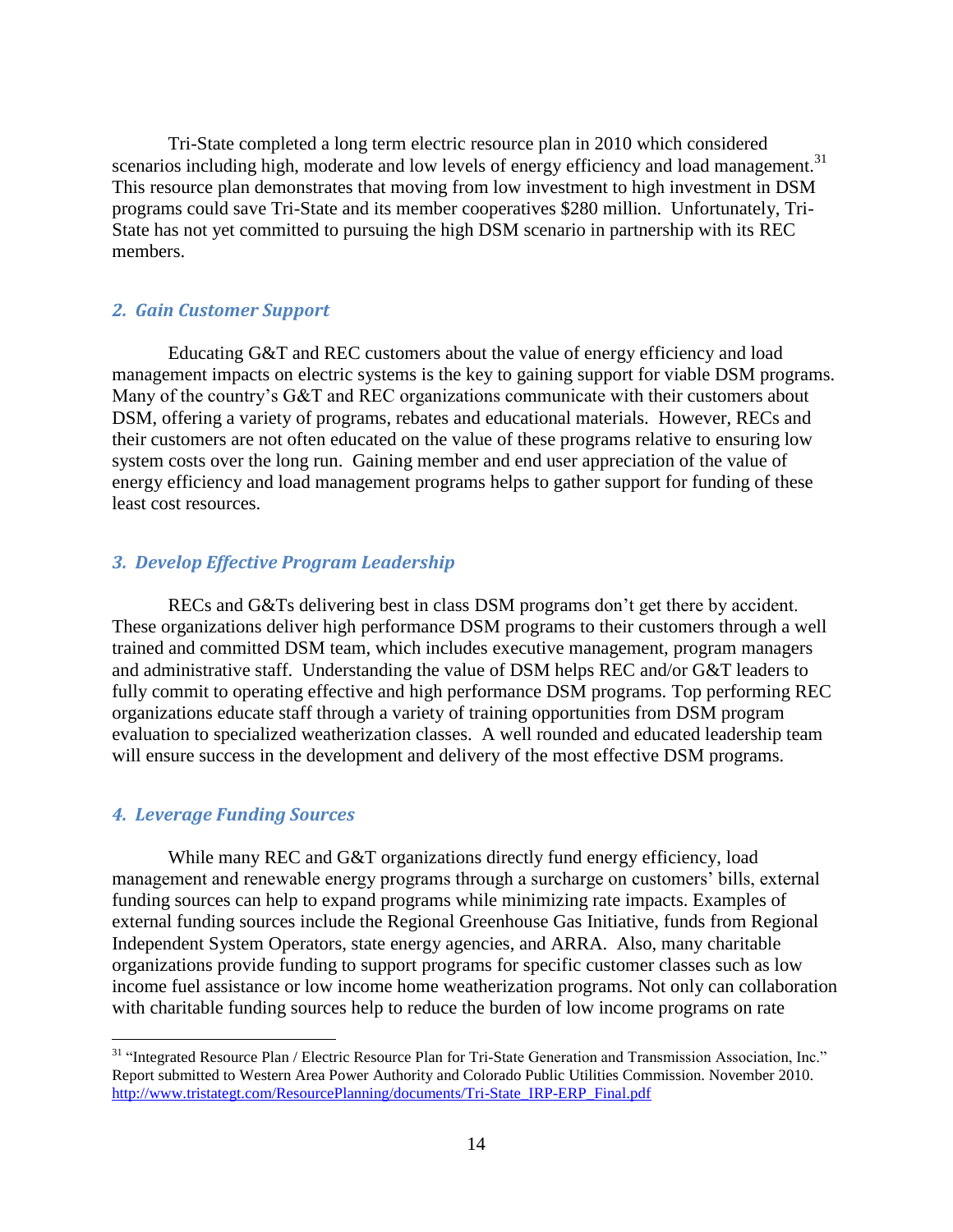payers, this partnership offers RECs a significant public relations opportunity as well as an effective forum to recruit low income customers in need of weatherization services.

# *5. Establish Goals, Track Data and Evaluate Results*

Due to the unregulated nature of REC and G&T organizations, efforts to identify and evaluate the impacts and cost effectiveness of their DSM programs are uncommon. To ensure that DSM programs are working and deliver benefits for customers, RECs and G&Ts are advised to conduct benefit-cost screening of their entire portfolio of DSM programs. This process is well documented in EPA's *Model Energy Efficiency Program Impact Evaluation Guide*.<sup>32</sup> In order to evaluate program performance a variety of DSM program data must be collected as part of ongoing program delivery ranging from DSM product costs to specific measure energy savings. Data collection not only aids program benefit-cost screening and evaluation, but this information is essential in determining the optimal mix of DSM programs required to best capture costeffective energy saving opportunities that exist within individual REC or G&T service areas. In the case of G&T-sponsored programs, systems are needed to track data and report actual program results to member co-ops, who need feedback to ensure that their investment in DSM is actually producing real energy saving results in their communities. DSM program evaluation also helps to modify and improve programs over time by, for example, pointing out weak elements in program design or measures that are not cost-effective.

# *6. Develop Effective Contractor and Vendor Infrastructure*

 $\overline{a}$ 

Due to the rural characteristics of REC service territories, the availability of contractors and vendors to deliver DSM products and services is often limited. This contractor scarcity impacts both the availability and performance of specific DSM programs in REC service territories, and defers the development of many DSM programs that would be cost-effective in urban utility service areas. The low population density and small size of REC territories serve as direct disincentives to contractors that may consider delivering energy efficiency services to rural communities.

These challenges require increased effort from REC organizations to develop contractor/vendor trade alliances, innovative DSM program approaches, and community-based industry training. Examples of these recommendations include working with area technical schools to develop weatherization training curriculum, developing trade ally outreach programs to educate and network with potential contractors, and partnering with existing community based organizations that can assist in DSM program implementation.

Because of their larger scale operations, G&T organizations are in a position to deliver DSM programs on behalf of RECs, leveraging contractors and vendors that work across a larger service territory and offering an opportunity for significant costs savings. In addition,

<sup>32</sup> National Action Plan for Energy Efficiency. 2007. *Model Energy Efficiency Program Impact Evaluation Guide*. Prepared by Steven R. Schiller, Schiller Consulting, Inc. [http://www.epa.gov/cleanenergy/documents/suca/evaluation\\_guide.pdf.](http://www.epa.gov/cleanenergy/documents/suca/evaluation_guide.pdf)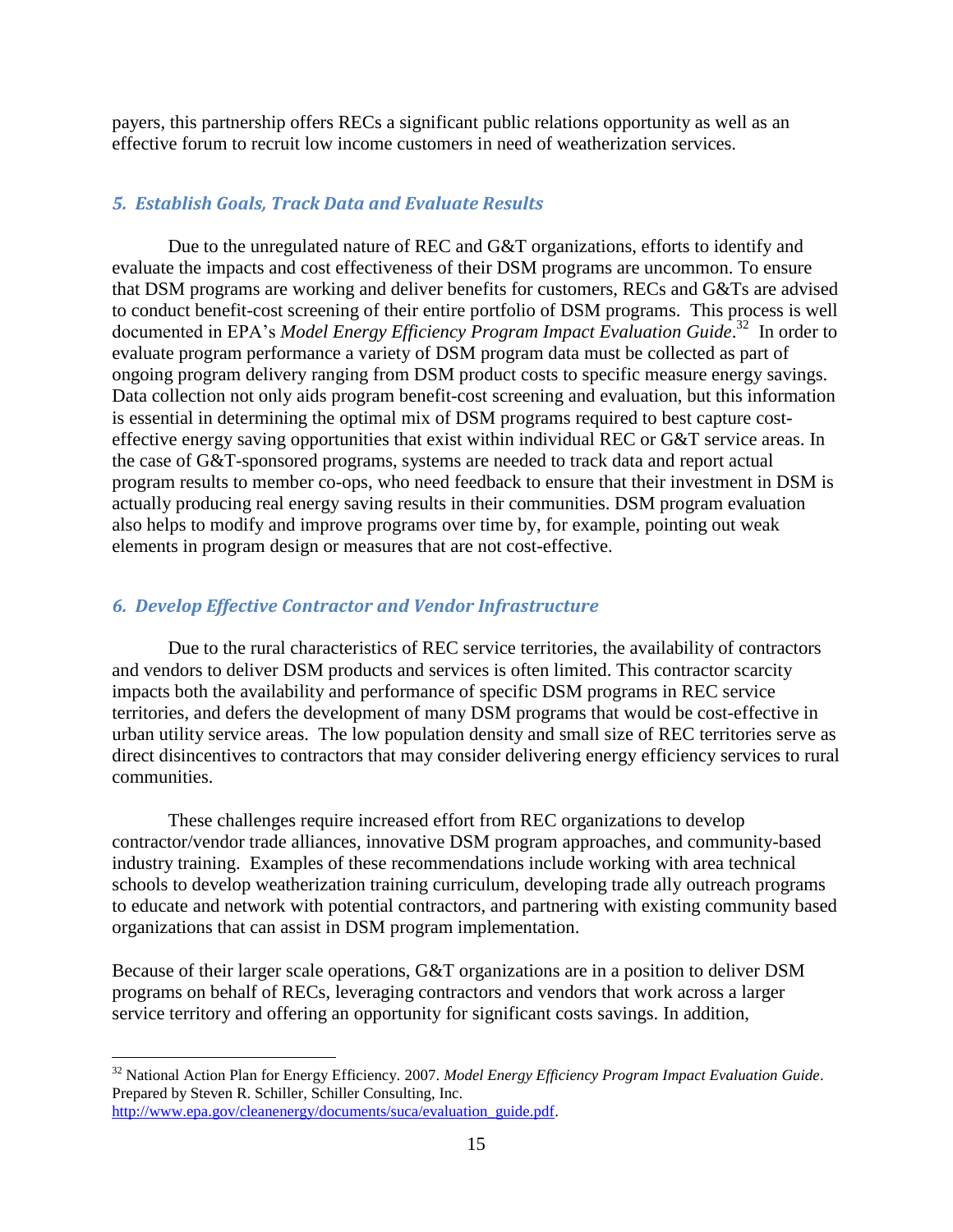implementing uniform DSM programs across a number of RECs served by one G&T, as is being done in Indiana and Iowa, is an effective strategy to stimulate the development of an adequate contractor and vendor base.

## *7. Adopt Supporting Policies*

Legislative action was critical to the expansion of DSM programs by RECs and G&T organizations in Iowa, Minnesota and Oregon. In Iowa, RECs are required to develop DSM plans and goals; in Minnesota, minimum savings requirements apply to RECs as well as investor-owned utilities; and in Oregon, RECs are required to collect a small utility bill surcharge to fund DSM programs. In all three states, these requirements led to strong DSM programs that provide economic and other benefits to all customers. Other states with weak DSM efforts on the part of RECs and their bulk power providers should consider adopting similar policies.

## **V. Conclusion**

Developing aggressive DSM programs as a low cost energy resource is not a simple endeavor. Commitments to promoting effective DSM programs should occur at multiple levels within electric cooperative organizations from senior management to program managers to customer service personnel. RECs and G&Ts should thoroughly evaluate system needs, benefits and costs for DSM programs. These organizations should clearly communicate the benefits of DSM program participation to customers and motivate action on a broad scale by rural homes and businesses. RECs and G&Ts should also pursue integrated resource planning in order to ensure an adequate and affordable energy supply while prioritizing least-cost electric resources like energy efficiency.

The strongest rural energy efficiency programs are found in states such as Iowa, Minnesota and Oregon which have enacted legislation directing RECs and G&Ts to fund DSM programs and/or meet energy savings and peak load reduction requirements. Despite the efforts of some member-owned utilities, such as Hoosier Energy in Indiana, to initiate significant DSM efforts voluntarily, investments in effective DSM programs will not happen without supportive legislation. SWEEP recommends that state policy makers adopt legislation requiring RECs and G&T organizations to implement significant DSM efforts including budgetary, energy savings and load reduction requirements. Ideally, RECs should be directed to ramp up to saving at least 1% of retail electricity sales per year.

While cost-effective energy savings potential exists everywhere, it should be recognized that there is great diversity among RECs, and that RECs differ from investor-owned utilities in key ways. The demographics and climate conditions of individual service territories will dictate the type and intensity of DSM programs that RECs can offer to customers. Additionally, customer characteristics will determine the potential energy savings that can be gained through DSM programs as well as the cost of electric savings realized through these programs. RECs and